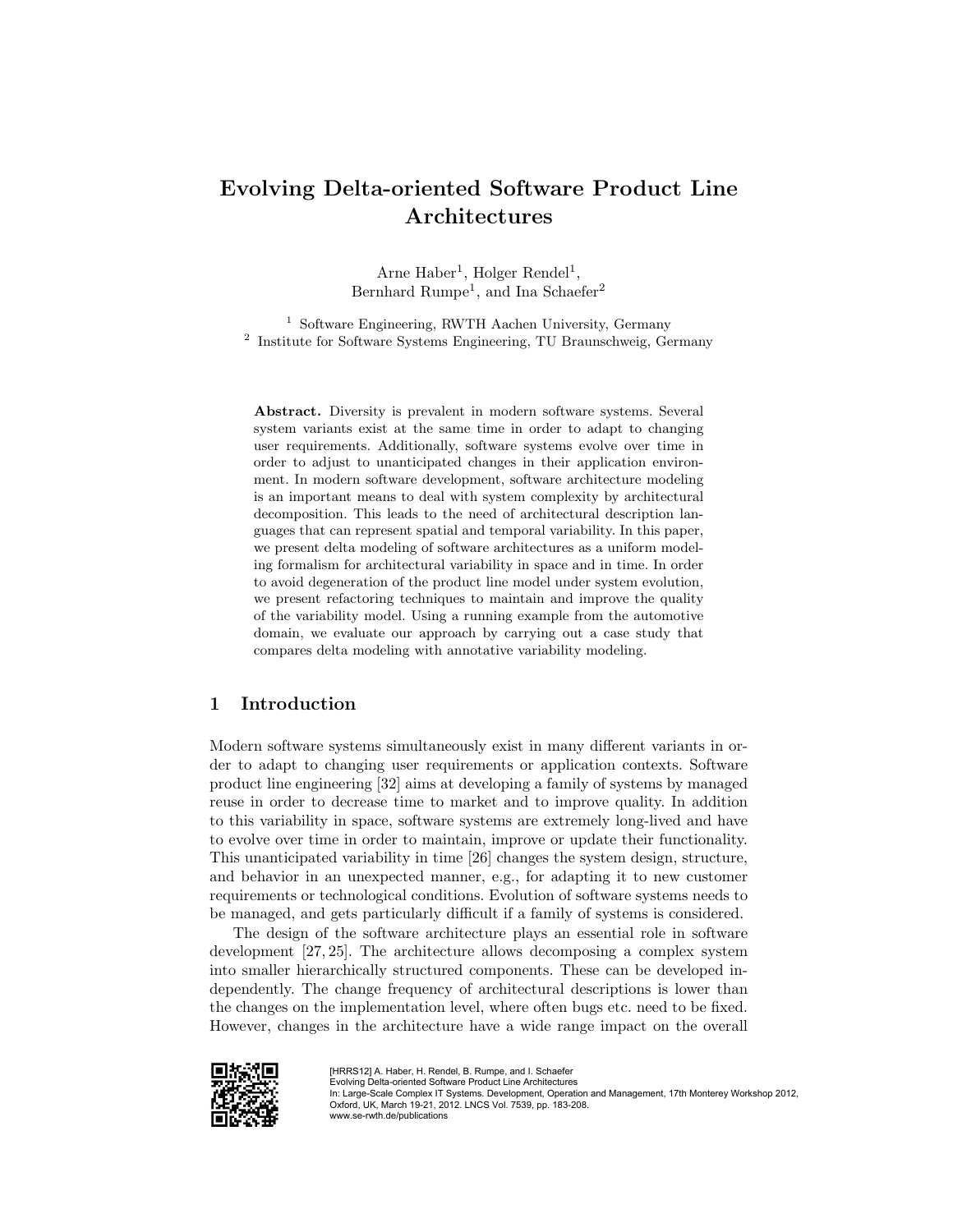system such that architectural changes have to be planned, modeled and analyzed to ensure that the system quality is maintained despite of the changes. This is particularly complex for software product line architectures.

Most current ADLs [25] do not support the explicit representation of architectural change. The predominantly used approaches for architectural variability modeling use annotations to assign model elements to different variants. These annotative variability modeling approaches mostly use a so called 150%-percent model of the system architecture incorporating all possible variability in which specific elements are annotated to belong to specific product variants. The monolithic 150%-percent architecture description gets easily very complex for large product families and is hard to manage in case of evolutionary changes. Introducing a new variant will most likely require changes of the whole model, as modular development and implementation of variable parts is not possible. To counter this problem, ADLs should support variability modeling by representing changes to the architecture in space and in time as explicit first-class entities. The variability description in the ADL should be modular to facilitate tracing changes to particular functions, components, or features. Furthermore, the description should be readable, easy to comprehend, to evolve, and to maintain.

In this paper, we present ∆-MontiArc, an ADL with native support for architectural variability modeling in space and in time that allows defining variants of interactive distributed and Cyber-Physical systems in a modular manner. ∆- MontiArc is based on the concept of delta modeling software product lines [6]. A product line of architectures is described by a core architecture and a set of architectural deltas that encapsulate changes to the core architecture. In order to obtain a particular product variant, a set of suitable deltas defined in a product configuration is applied to the core. As variable parts of a model, e.g. functionality for new product variants, are encapsulated in deltas, this approach overcomes the aforementioned problems of annotative variability modeling. As complexity of models is decreased and modular modeling of variability is possible, delta models are easier to comprehend and to evolve. In previous work [16, 14], ∆-MontiArc was used to represent spatial variability only. In this paper, we extend it to capture temporal variability with the same linguistic means. If new products should be included in a product family, new deltas can easily be added to a delta model to generate new variants. If a product variant is no longer supported, its product configuration and redundant deltas may be removed. Modifications to certain product functionalities, e.g., for bug fixing, can be realized by replacing a particular delta by another version. In order to avoid degeneration of a delta model after some evolution steps, it can be refactored to improve its structure without changing the generated products. The evolution of architectures as considered in this paper reflects the evolution of the features contained in a software product line. However, the presented approach solely works on the level of the product line artifacts modeling solution space variability [8], in contrast to problem space variability that is typically captured with product features on the requirements level.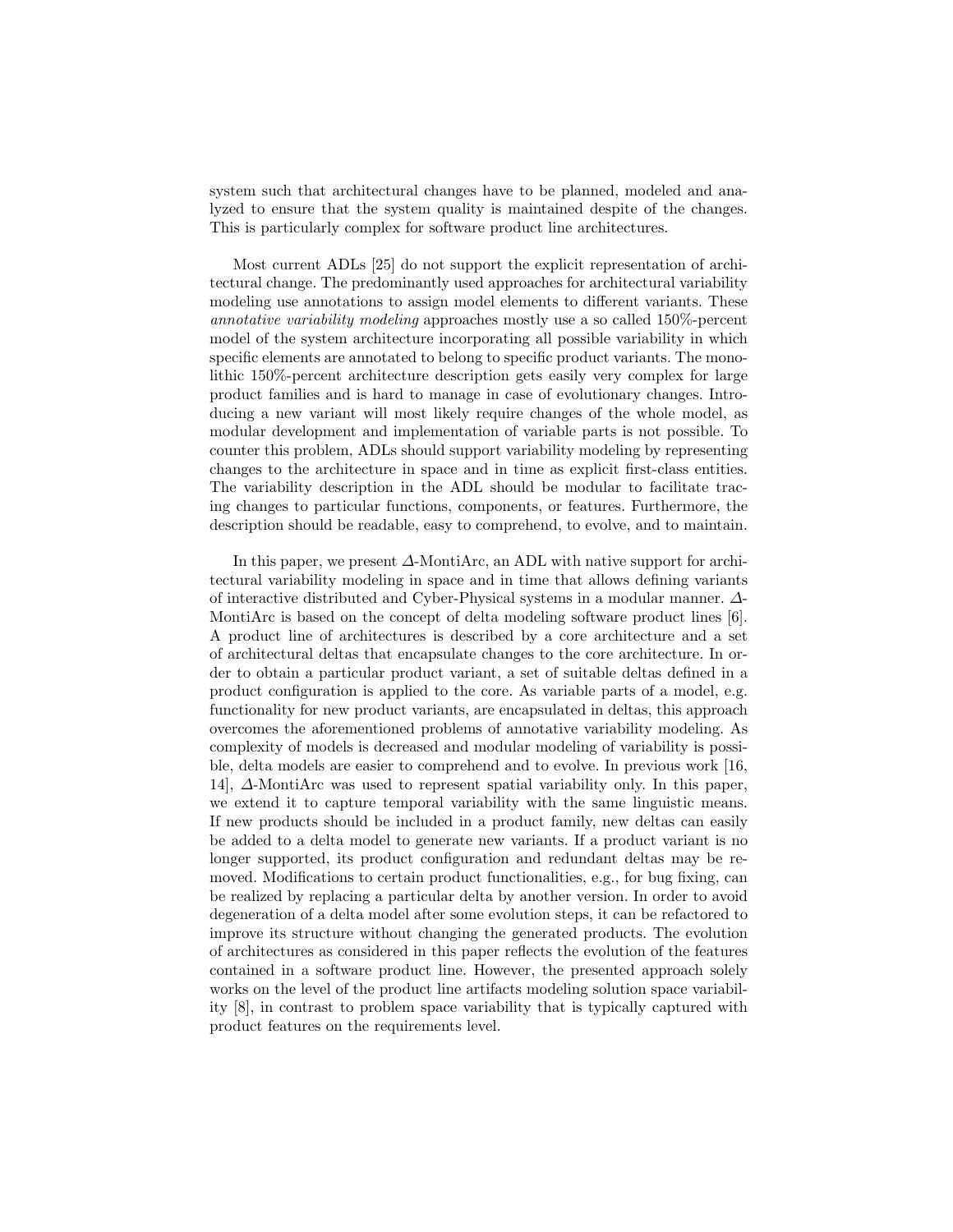In order to evaluate ∆-MontiArc, we carried out a case study to gain experience in spatial and temporal evolution of delta oriented product lines. This case study has been also modeled using a common annotative variability modeling approach to compare it with our approach. The case study describes a braking controller system which exists in variants for cars and motorcycles and allows the inclusion of several assistance system, like an anti-lock braking system or an electronic stability control. By considering several evolution and refactoring scenarios, we demonstrate that delta modeling is particularly well suited for representing architectural variability and architectural evolution.

The paper is structured as follows. Sect. 2 introduces ∆-MontiArc for representing spatial architectural variability. Sect. 3 demonstrates how ∆-MontiArc captures temporal architectural variability. Sect. 4 shows three refactoring strategies for delta models. Sect. 5 contains a qualitative and quantitative comparison of ∆-MontiArc and an annotative variability modeling approach based on the preformed case study. Related work is discussed in Sect 6. Sect. 7 concludes the paper and outlines future work.

# 2 Spatial Variability

Delta modeling [6, 36] is a language-independent approach for modular modeling of variability in the solution space [8] and can be applied to different modeling and programing languages like, e.g., class diagrams [35] or Java [34, 36]. In [16, 14], the concept of delta modeling is applied to software architectures in order to obtain an ADL with native support for architectural variability in space. A ∆-MontiArc product line is specified by a designated core architecture that represents the architecture of a valid product variant, and a set of deltas that add, remove, or modify architectural elements to derive further product variants. An architectural variant is definied by a variant configuration that contains a set of application-specific deltas that are used in order to generate the variant. Therefore, the operations of these deltas are stepwise applied in a calculated order to transform the core to the architectural variant. After a variant is generated, its correctness is checked using mechanisms of the base language. To with an application order constraint (AOC) that determines which deltas must or must not be applied before. If, for example, a delta A modifies a model element, that has been introduced by another delta B and is not part of the core, the AOC of A has to claim that it must be applied after B. Hence, the application order of the deltas contained in a variant configuration is calculated by interpreting the attached AOCs. If more then one application order is valid for a product variant, all application orders are expected to generate the same product, not regarding the order of the model elements in the resulting variant. This is the case, if for example two or more deltas of a configuration do not have an attached AOC and their position in the application order may be arbitrary switched without influencing the generated product. However, it is yet unchecked, if several valid application orders really result in the sematically same product. Therefore the correctness of AOCs is assumed. According to [34] it is also possible to define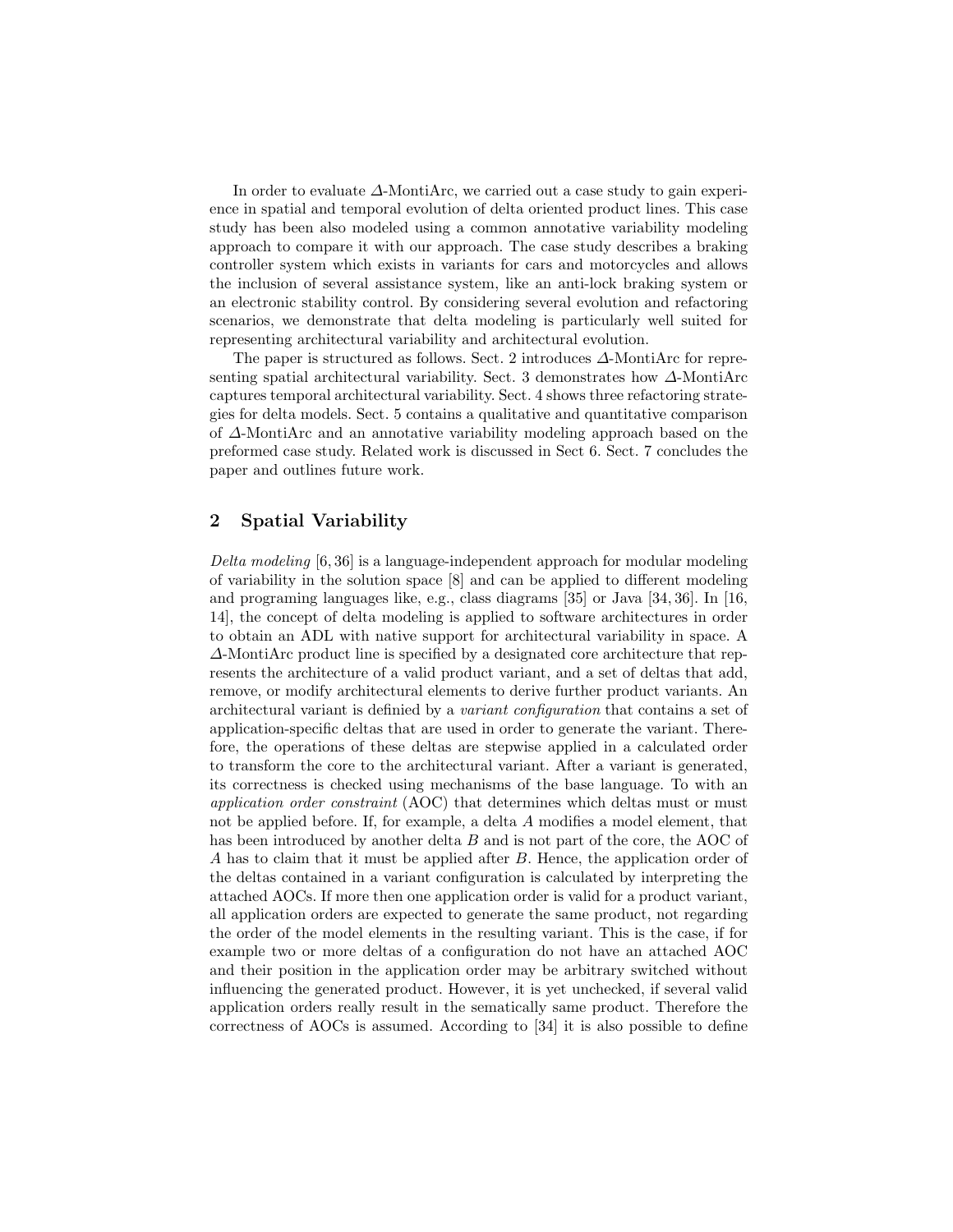product lines based on more than one valid core architecture. Then, however, the core model that is to be modified must be explicitly referenced in product configurations.

```
1 component BrakingSystem {
2 autoconnect port;
3
    4 port
5 in BrakeCommand brake,
6 out BrakePressure wheelpressure1,
7 out BrakePressure wheelpressure2,
8 out BrakePressure wheelpressure3,
9 out BrakePressure wheelpressure4;
10
11 component PressureCalculator brakefunction;
12 }
```
Listing 1. Core architecture of BrakingSystem.

 $\Delta$ -MontiArc is based on the textual architectural description language (ADL) MontiArc [18] that allows modeling and simulation of interactive distributed and Cyber-Physical systems. Therefore it provides modeling elements to describe component type definitions that contain an interface description, an internal structure given by subcomponents, and the communication between subcomponents and the components interface. An example of a MontiArc architecture is given in Lst. 1. It depicts the definition of component type BrakingSystem that calculates the brake pressure for all four wheels of a car. MontiArc components communicate with their environment using their interface. The interface definition of component BrakingSystem is given by an incoming port brake with type BrakeCommand (l. 5) and four outgoing ports to emit the calculated brake pressure for each wheel (ll. 6–9). The BrakingSystem component contains a subcomponent brakefunction that is an instance of component type PressureCalculator (l. 11). The connections between the outer ports and the interface of the brakefunction subcomponent are created automatically using MontiArc's autoconnect statement (l. 2). Parametrized with keyword port, it automatically creates connections between all yet unconnected typecompatible ports with the same name.

∆-MontiArc extends the MontiArc ADL with the concepts of delta modeling. Therefore it defines a language that allows modifications of component type definitions by adding or removing model elements like ports, subcomponents, or connections. Lst. 2 shows delta DTractionControl specified in ∆-MontiArc that adds a traction control functionality to component BrakingSystem by modifying the Braking System component  $(c.f. \,ll 1. \,3 \,ff)$ . The delta adds an additional port accel to receive accelerate commands (l. 4). This port is implicitly connected to the added subcomponent stabilizer (l. 5). The aforementioned connections between the interface of component BrakingSystem and its sub-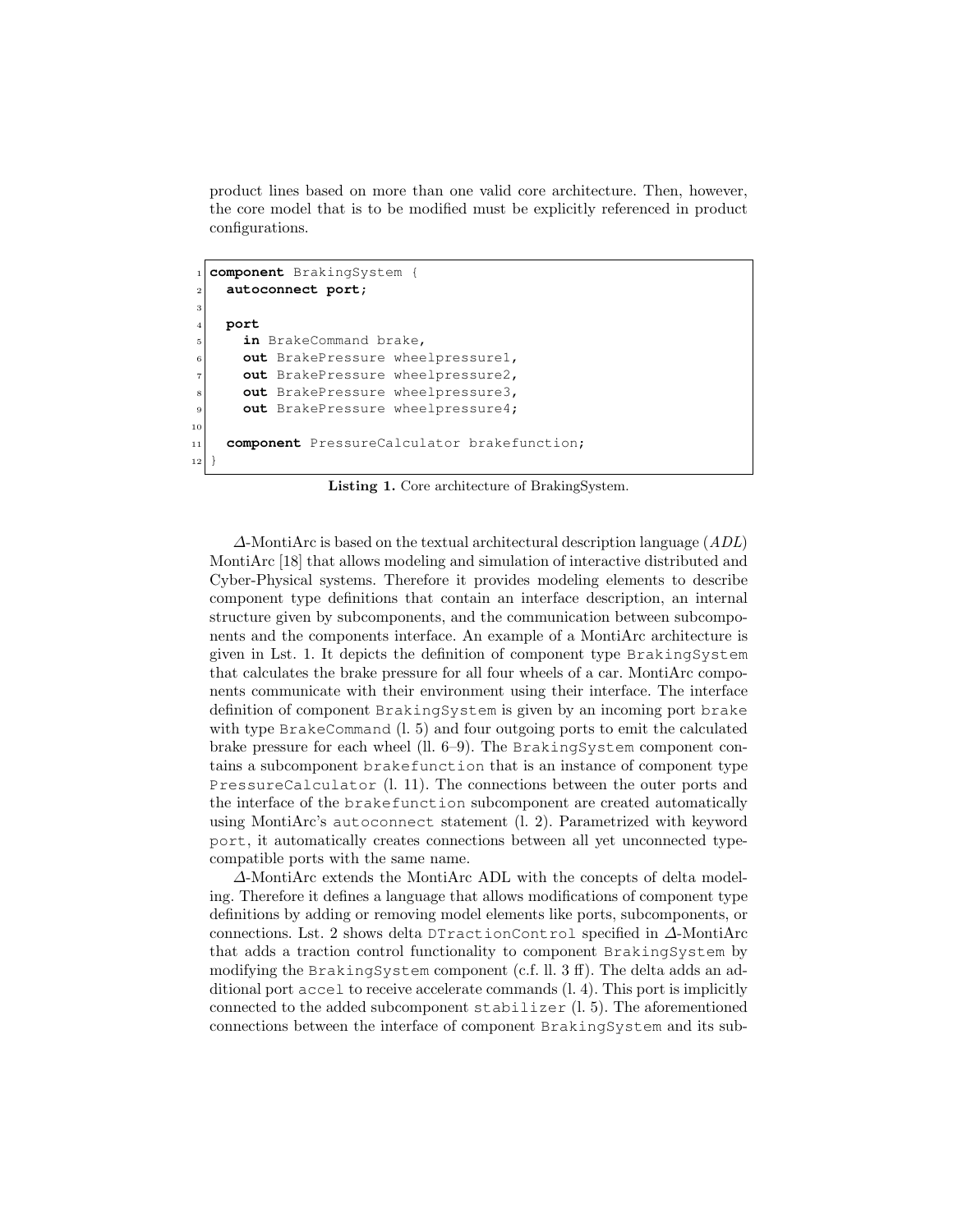```
1 delta DTractionControl after
2 DAntiLockBrakingSystem && !DTwoWheel {
3 modify component BrakingSystem {
4 add port in AccelerateCommand accel;
5 add component TC stabilizer;
6
7 connect brakefunction.wheelpressure1 ->
8 stabilizer.fromabs1;
9 connect brakefunction.wheelpressure2 ->
10 stabilizer.fromabs2;
11 connect brakefunction.wheelpressure3 ->
12 stabilizer.fromabs3;
13 connect brakefunction.wheelpressure4 ->
14 stabilizer.fromabs4;
15 }
16}
```
Listing 2. Delta adding traction control.

component brakefunction are now explicitly redirected to the newly added subcomponent that itself is implicitly connected to the outer interface (c.f. ll. 7– 14). In the example, the AOC given by keyword after in ll. 1 f defines that delta DTractionControl has to be applied after delta DAntiLockBrakingSystem (see Lst. 3) and not before delta DTwoWheel. To efficiently check the applicability of deltas and the consistency of the application order constraints during product generation, a family-based analysis of delta-oriented product lines is presented in [15].

Concrete product variants are defined in  $\Delta$ -MontiArc by a product configuration that specifies which deltas have to be applied to the core architecture to generate a product variant. Lst. 4 shows product configuration CarWithTC for a braking system variant that contains an anti-lock braking system (added by delta DAntiLockBrakingSystem, see Lst. 3) and a traction control (added by delta DTractionControl, see Lst. 2) beside the basic brake functionality introduced by the core architecture which is depicted in Lst. 1.

```
1 delta DAntiLockBrakingSystem {
2 modify component BrakingSystem {
<sup>3</sup> add port in WheelSensor wheelspeed1,
              in WheelSensor wheelspeed2,
5 in WheelSensor wheelspeed3,
6 in WheelSensor wheelspeed4;
     7 replace component brakefunction
       with component ABS brakefunction;
9 }
10 }
```
Listing 3. Delta adding anti-lock braking system.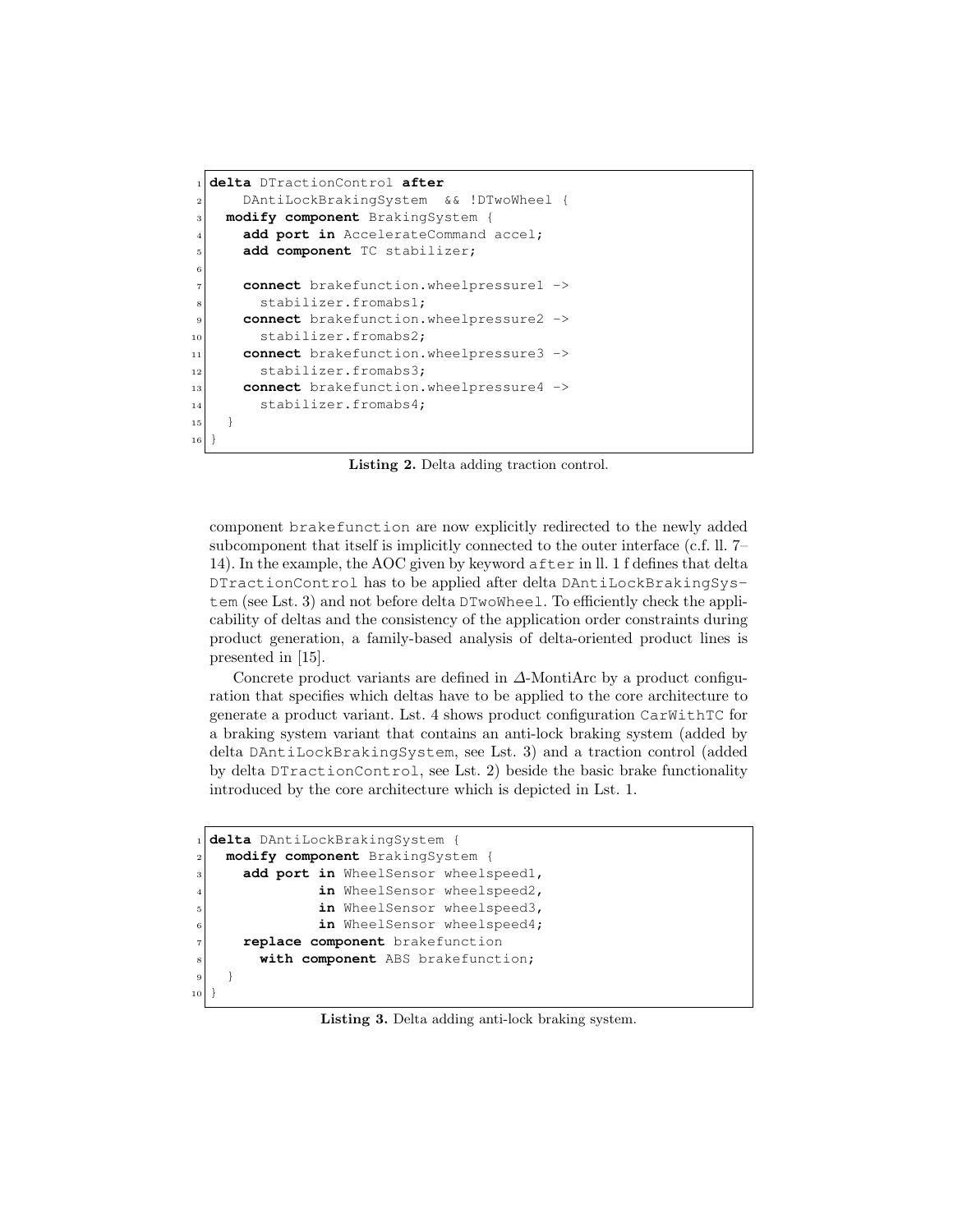```
1 deltaconfig CarWithTC {
2 DAntiLockBrakingSystem,
3 DTractionControl
4 }
```
Listing 4. Product configuration CarWithTC.



Fig. 5. Initial product line structure

As running example throughout this paper, we consider a product line of braking system controllers. In Fig. 5, the delta model of this controller product line is shown. The core architecture BrakingSystem (see Lst. 1) is depicted at the very top of the figure. Below, we see all deltas denoted by ellipses. The solid arrows show the possible application orders of the deltas according to the application order constraints in the after clauses. The supported product variants are shown in dashed boxes. The product line contains a braking system for cars without an anti-lock braking system (CarWithoutABS) as core architecture. By applying the delta DAntiLockBrakingSystem (short: DABS), a product variant CarWithABS can be obtained. Using the delta DTwoWheel (short: DTW), a braking system for motorbikes with only two wheels is generated (BikeWithoutABS). Using the delta DABS, a braking system for motorbikes with ABS is derived (BikeWithABS). For cars, a traction control can be added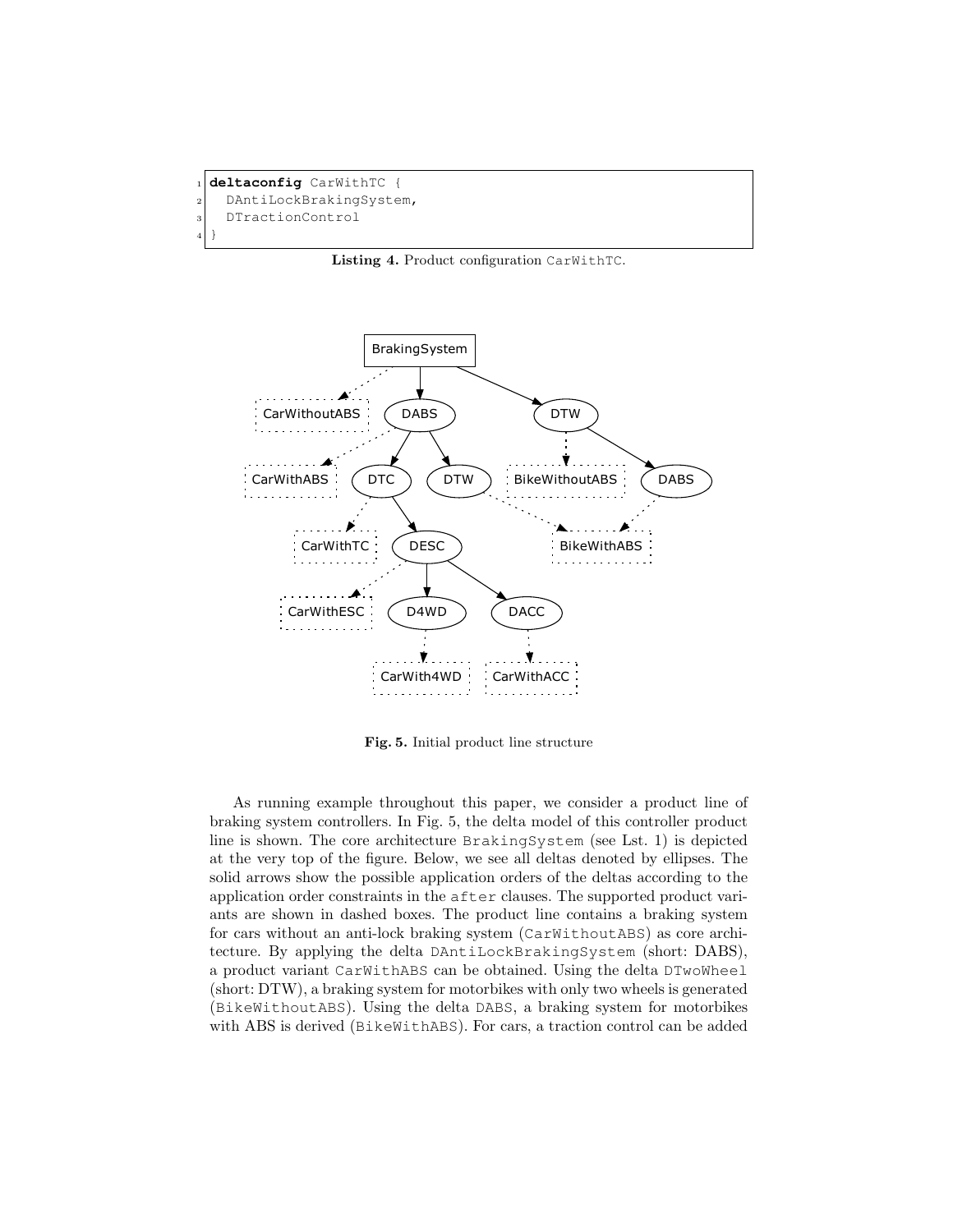by delta DTractionControl (short: DTC), and afterwards an electronic stability control can be added by delta DElectronicStabilityControl (short: DESC). Finally, the architecture can be tailored to work with an adaptive cruise control system by applying delta DAdaptiveCruiseControl (short: DACC) or alternatively by a four wheel drive using delta DFourWheelDrive (short: D4WD). The initial product line of braking systems realized in ∆-MontiArc supports eight product variants with six deltas.

# 3 Temporal Variability

The difference between temporal and spatial variability is that spatial variability is anticipated and, thus, can be planned ahead while temporal variability is unanticipated and has to be integrated into the product line after its initial design. However, variability in time can be presented by the same means as variability in space using the concepts of delta modeling [6].

The evolution of a product line can be completely classified into three different scenarios: first, new product variants are added; second, product variants are removed; third, existing product variants are modified. In the following, we illustrate how these three evolution scenarios can be represented with ∆-MontiArc without re-engineering the delta models from scratch, but by evolving it via modular and local changes to deltas and product configurations.

Add Variants. A delta model in ∆-MontiArc consists of a designated core architecture, a set of architectural deltas and the set of supported product configurations which are selected subsets of the available deltas. When new architectural variants are added, this amounts to adding the respective deltas and product configurations that are required to generate the new product variants which are not yet contained in the delta model.

In our running example, we can add a new product variant to the braking system controller product line that includes support for a reduction gear. This variant is only for driving offroad and, thus, requires that four wheel driving is included in the product as well. To capture this change, a new delta DReductionGear (short: DRG) shown in Lst. 6 is added to the delta model. A new configuration CarWithRG (see Lst. 7) defines the new product variant.

Remove Variants. When product variants are removed, since they are now longer supported or maintained, the respective product configurations can simply be removed from the set of product configurations. If deltas are no longer required for product generation, because all product configurations using them have been removed, also the redundant deltas can be removed. The removal of deltas can require a modification of application order constraints of other remaining deltas. This can only be the case, if the removed delta is mentioned in the after clause as a conflicting delta that may not be applied together with this delta. Hence, constraints on removed deltas can be deleted without changing the remaining product variants.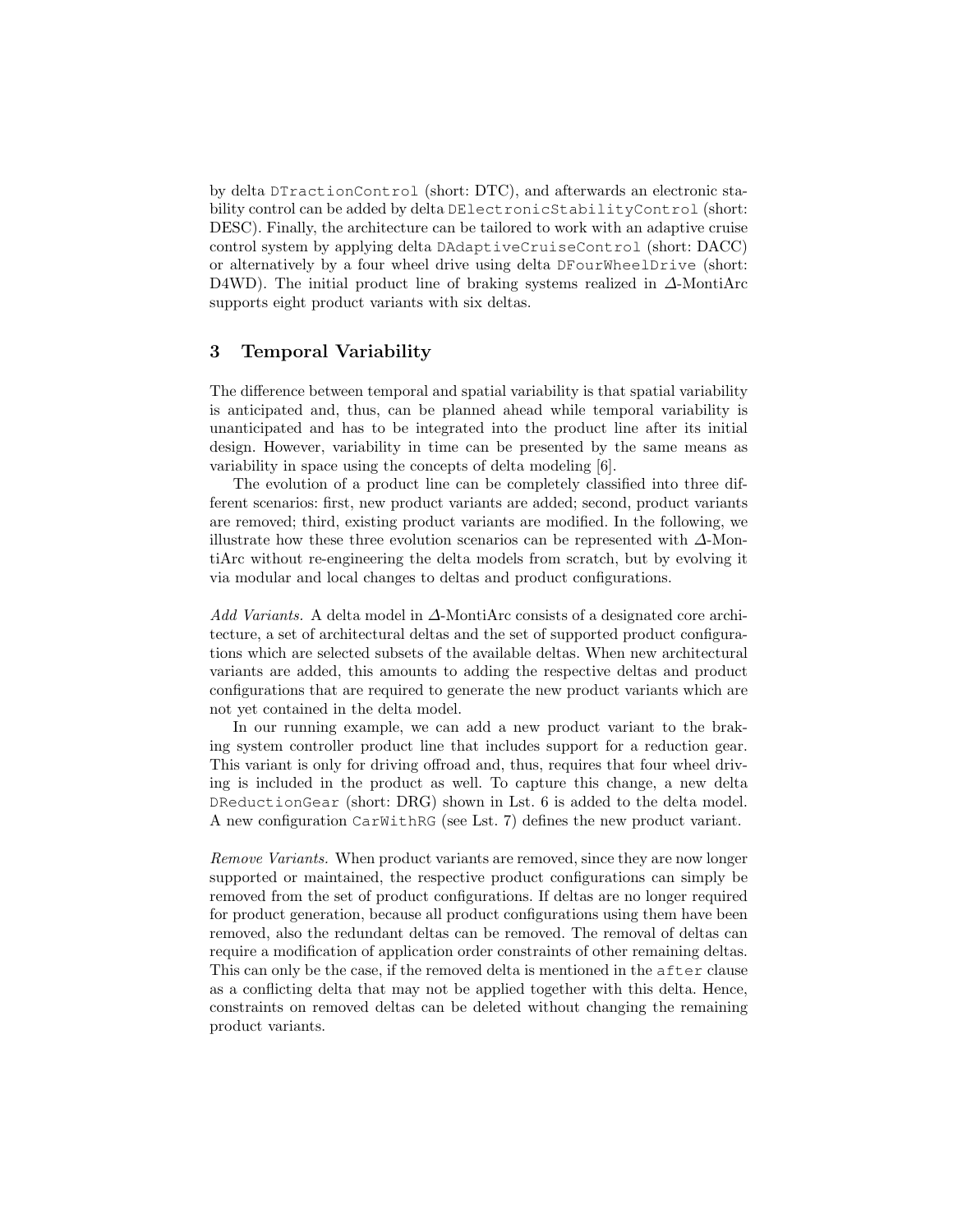```
1 delta DReductionGear after DFourWheelDrive {
2 modify component BrakingSystem {
3 add component BrakeAmplifier;
4 connect stabilizer.wheelpressure1
5 -> BrakeAmplifier.wheelpressurefromesp1;
6 connect stabilizer.wheelpressure2
       -> BrakeAmplifier.wheelpressurefromesp2;
8 connect stabilizer.wheelpressure3
9 -> BrakeAmplifier.wheelpressurefromesp3;
10 connect stabilizer.wheelpressure4
|11| -> BrakeAmplifier.wheelpressurefromesp4;
|12| }
13 }
```
#### Listing 6. Delta for adding reduction gear.

```
1 deltaconfig CarWithRG {
2 DAntiLockBrakingSystem,
3 DTractionControl,
4 DElectronicStabilityControl,
5 DFourWheelDrive,
6 DReductionGear
7 }
```
Listing 7. Configuration for product variant with reduction gear.

In our running example, assume that the variants CarWithoutABS and CarWithTC should not be supported anymore, since all cars should now contain either ABS or ESC right away. These configurations can be removed from the product line without changing any delta, since all deltas are still required to generate the remaining variants. Now we assume, that the product portfolio should be consolidated such that only control units for cars are produced and motorbikes are not supported anymore. Hence, the variants BikeWithoutABS and BikeWithABS are removed and also delta DTwoWheel is removed since it is no longer required for generating a product variant. In delta DTractionControl, the negated reference to delta DTwoWheel is also deleted.

Modify Variants. The modification of existing product variants requires to change the implementation of one or more existing deltas. A reason for a modification of an existing delta may, for instance, be a bug fix or an improvement of performance by new component realizations.

In our running example, assume that the existing delta DAdaptiveCruise-Control (see Lst. 8) has to be modified by adding a new input port for a rainsensor which is necessary for its correct functioning. The new version of delta DAdaptiveCruiseControl is depicted in Lst. 9. As only the implementation inside this delta is changed, the general structure of the product line does not change. From now on, the new delta is used when generating product variants, such that the new corrected functionality of the adaptive cruise control system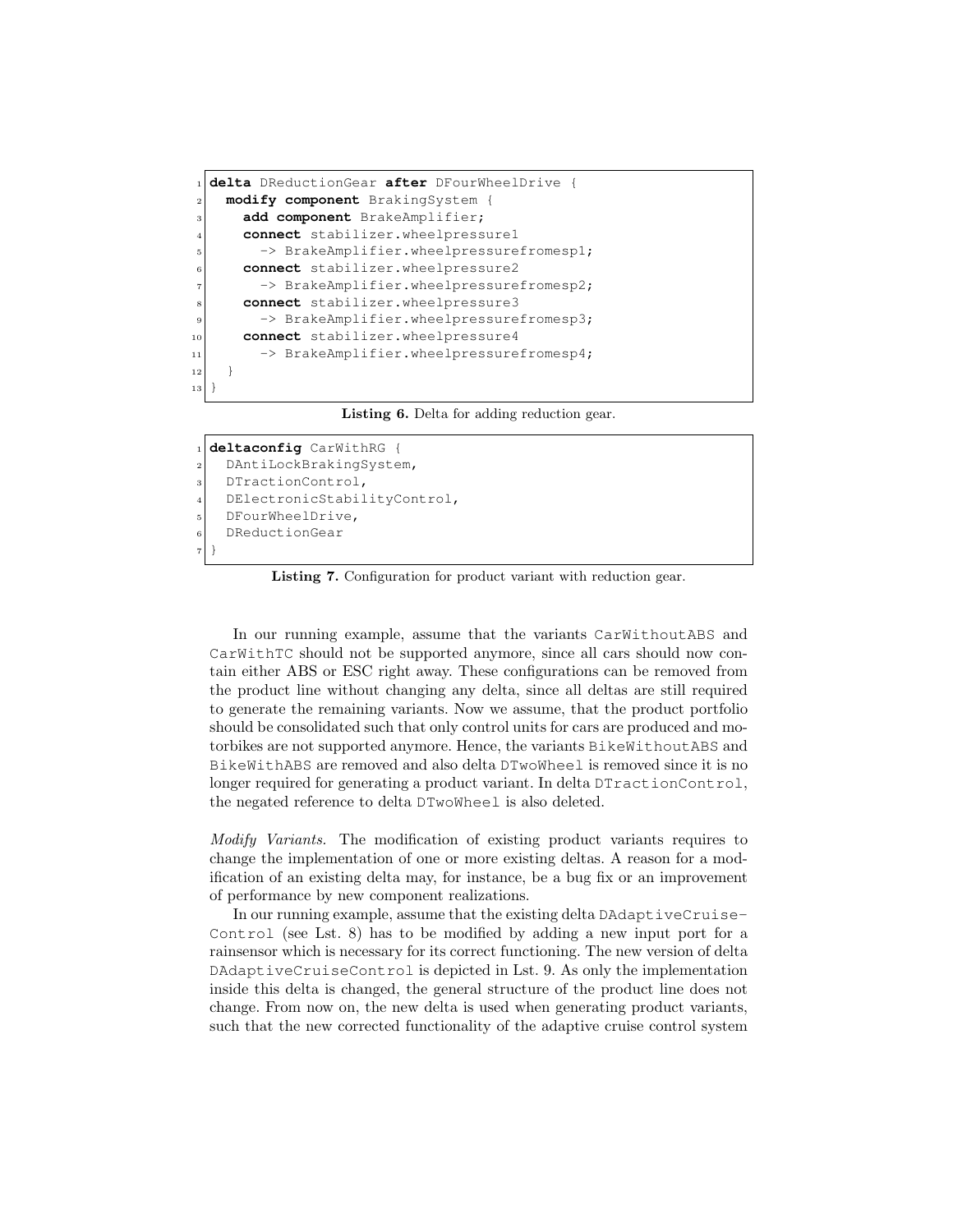is contained in any newly generated product variant. Fig. 10 shows the structure of the product line after applying all three scenarios. Type safety of all deltas of a product line may be assured using a family-based analysis depending on MontiArcs checking facilities as described in [15] or by designing a constraintbased type system similar to the one presented in [33].

```
1 delta DAdaptiveCruiseControl after
2 DElectronicStabilityControl && !DFourWheelDrive {
3 modify component BrakingSystem {
4 add port in AccelerateCommand accelfromacc,
5 in BrakeCommand brakefromacc;
6 add component SignalHandler;
     connect accel -> SignalHandler.accelfromdriver;
     connect brake -> SignalHandler.brakefromdriver;
\overline{9}10 }
```
Listing 8. Original delta for adding adaptive cruise control.

```
1 delta DAdaptiveCruiseControl after
2 DElectronicStabilityControl && !DFourWheelDrive {
3 modify component BrakingSystem {
     add port in AccelerateCommand accelfromacc,
5 in BrakeCommand brakefromacc,
6 in RainIntensity rainsensor;
7 add component SignalHandler;
     8 connect accel -> SignalHandler.accelfromdriver;
9 connect brake -> SignalHandler.brakefromdriver;
10 }
11
```
Listing 9. Modified delta for adaptive cruise control system.

# 4 Refactoring Delta-oriented Product Lines

As we can observe in the previous section, evolving a delta-oriented product line includes the addition and removal of deltas and the addition and removal of product configurations. This may lead to a degeneration of the product line structure, e.g., deltas are factually separated, but always applied together, or sequences of deltas are always applied to the core without generating individual products. While this is not a problem for the generated product variants themselves, it unnecessarily complicates the product line structure and hinders further evolution and maintenance.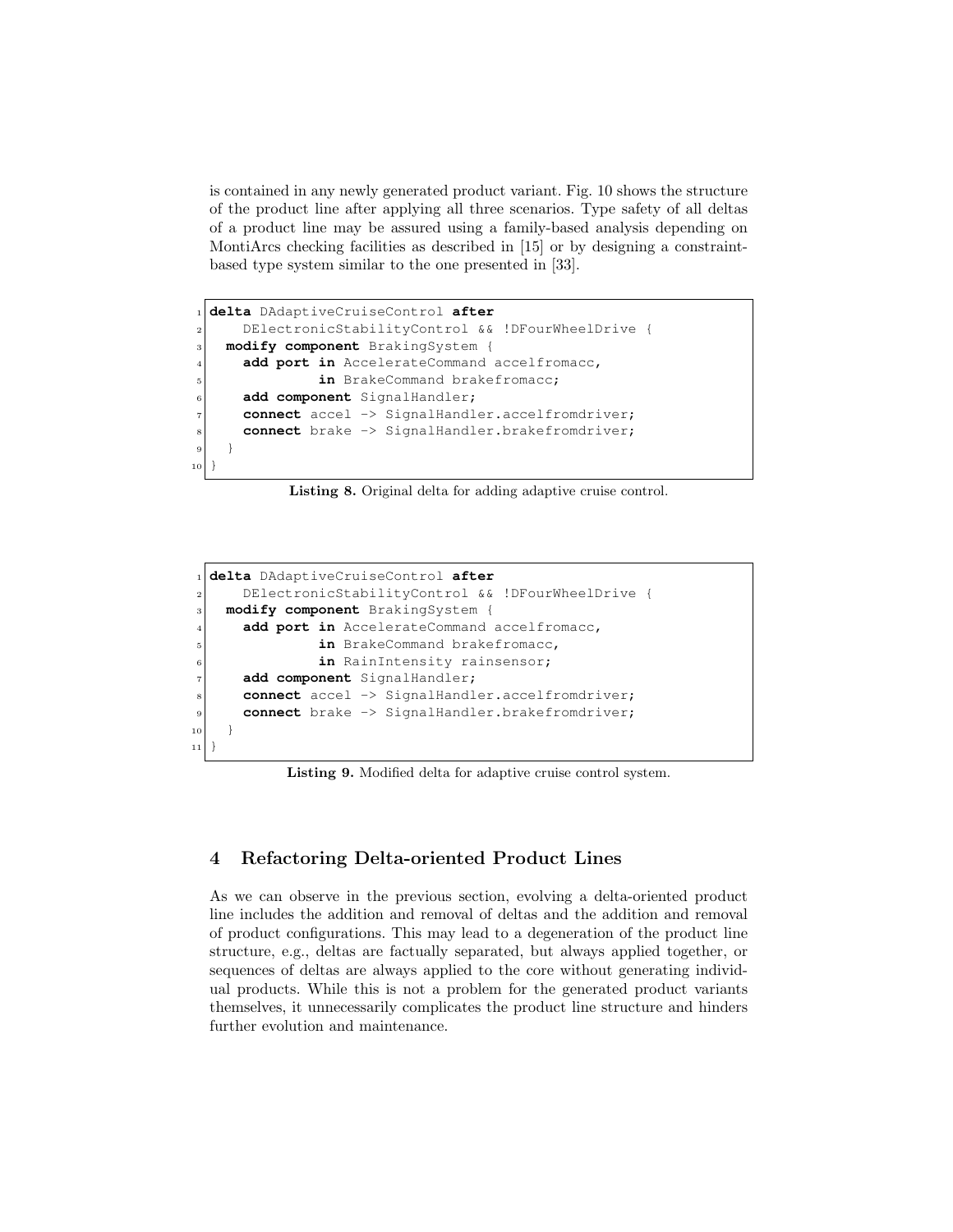

Fig. 10. Brake controller product line structure after evolution

Refactoring [11] is a well-known technique on the programming language level to improve the structure of code without changing its semantical meaning. The same idea can also be applied to product lines realized with ∆-MontiArc. Product line refactorings aim at reducing the overall complexity of the product line structure and at the same time increasing its comprehensibility. This is achieved by carefully changing the structure of a product line, but preserving the set of products that can be generated. Changes of the structure are accomplished by modifications of

- 1. the set of available deltas,
- 2. the content of existing deltas,
- 3. the application order constraints attached to deltas, and
- 4. the set of variant configurations.

In this section, we propose exemplary refactoring strategies to maintain the quality of the product line structure after product line evolution. In particular, we consider the *Compose-Deltas-Refactoring* where deltas that are always applied together are merged, the Merge-With-Core-Refactoring where deltas are integrated in the core to form a new core and Merge-With-Core-Refactoring With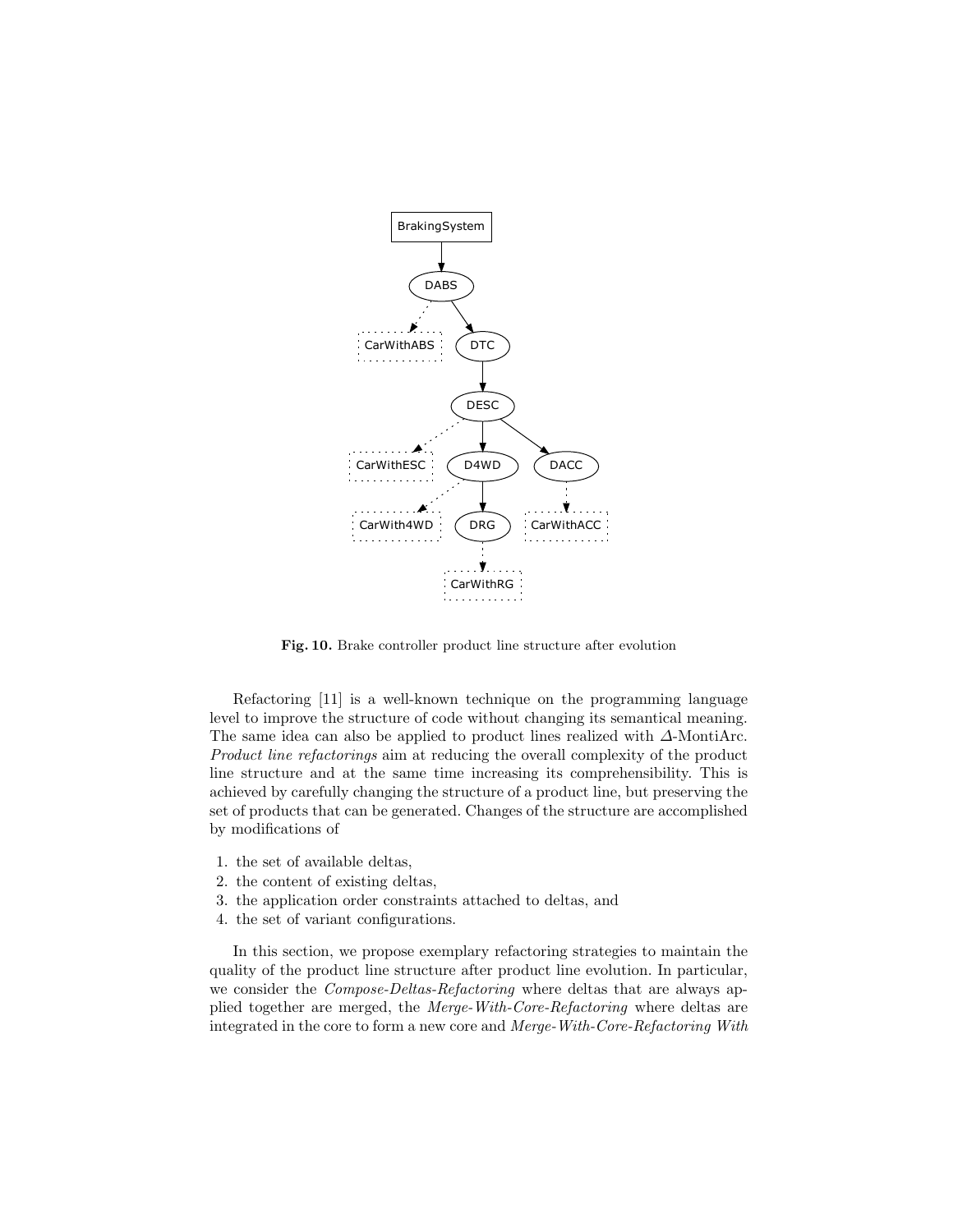Inverse Deltas that extends the possibilities of the former refactoring. This set of refactorings is not complete. Depending on the structure of a product line, more refactoring strategies might be possible.

Compose Deltas-Refactoring. The Compose-Deltas-Refactoring merges the content of a sequence of deltas and forms a new delta that contains the combined modifications of the delta sequence.

Situation: The precondition for this refactoring is that we have a sequence of deltas that are always applied together and where the intermediate products after applying any prefix of the sequence do not correspond to a supported product variant.

Mechanics: The Compose Deltas-Refactoring is carried out as follows:

- 1. Identify a sequence of deltas  $D_1, ..., D_n$  satisfying the above conditions.
- 2. Construct a new delta  $D_n$  containing the modifications of the delta sequence:
	- (a) Merge the modification operations of the composed deltas into  $D_n$  by putting all delta operations in sequence, starting from  $D_1$  and ending with  $D_n$ . Delta operations targeting the same architectural element can be composed to a single operation. For example, if a component is first added, then removed in a subsequent delta, and finally added again, the three operations can be replaced by a single add operation.
	- (b) Compute the new application order constraint  $AOC_n$  of  $D_n$  which is the union of the application order constraints of the merged deltas  $AOC_1, \ldots, AOC_n$  where references to the deltas  $D_1, \ldots, D_n$  are removed.
- 3. Adjust all supported product configurations that include the delta sequence  $D_1, ..., D_n$  to only include  $D_n$ .
- 4. Remove  $D_1, ..., D_{n-1}$  from the delta model, since they are no longer used to generate any product variant.

Effect: By the Compose-Deltas-Refactoring, product generation is simplified as only one delta instead of a sequence of deltas has to be applied. Additionally, the complexity of the product line decreases since deltas that are no longer required after the refactoring can be removed.

```
1 delta DElectronicStabilityControl after
2 DTractionControl && !DFourWheelDrive {
3 modify component BrakingSystem {
4 add port in LateralAcceleration lateralaccel;
     5 replace component stabilizer with component ESC stabilizer;
6 }
7 }
```
Listing 11. Delta for adding an electronic stability control system.

Example: In our running example, the deltas DTractionControl (set Lst. 2) and DElectronicStabilityControl (see Lst. 11) are always used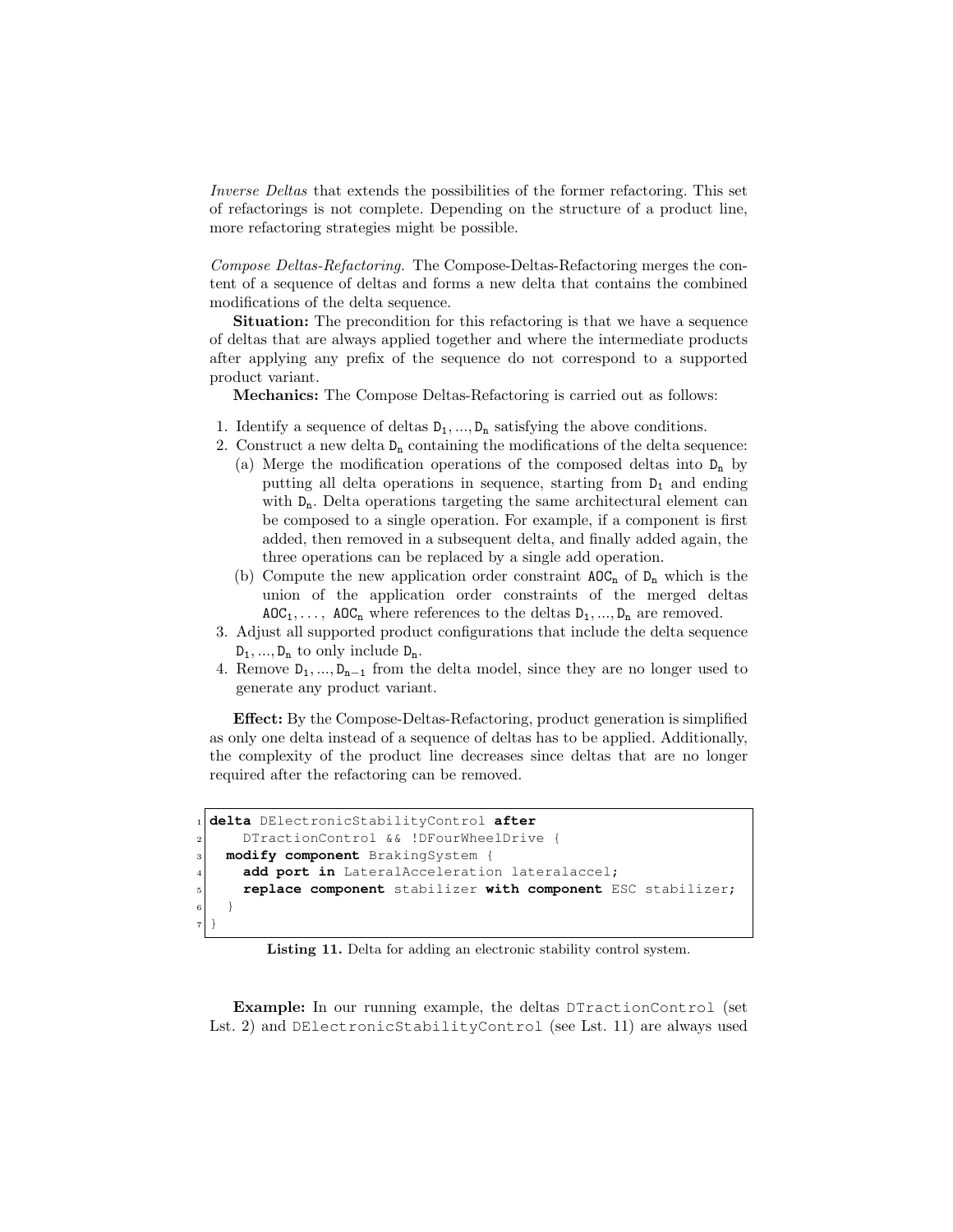```
1 delta DElectronicStabilityControl after
2 DAntiLockBrakingSystem && !DFourWheelDrive{
3 modify component BrakingSystem {
4 add port in AccelerateCommand accel,
5 in LateralAcceleration lateralaccel;
6 add component ESC stabilizer;
7
8 connect brakefunction.wheelpressure1 ->
9 stabilizer.fromabs1;
10 connect brakefunction.wheelpressure2 ->
11 stabilizer.fromabs2;
12 connect brakefunction.wheelpressure3 ->
13 stabilizer.fromabs3;
14 connect brakefunction.wheelpressure4 ->
15 stabilizer.fromabs4;
16 }
17}
```
Listing 12. Delta composed from DTractionControl and DElectronicStabilityControl.

together and the intermediate product after applying delta DTractionControl is not a supported product variant (see Fig. 10). To simplify the structure, these two deltas may be composed to a single delta which is again called DElectronicStabilityControl and shown in Lst. 12. It contains the delta operations of the two original deltas for adding the ports accel and lateralaccel and the respective connections. For the component stabilizer, there is only one delta operation adding the version of the component introduced by delta DElectronicStabilityControl. Delta DTractionControl adds subcomponent stabilizer to BrakingSystem (l. 5) that is replaced subsequently in the original delta DElectronicStabilityControl by another subcomponent (l. 4). Hence, in the composed delta it suffices to add the new version of the component, such that redundant delta operations can be removed. The new application order constraint of the delta DElectronicStability-Control is (DAntiLockBrakingSystem && !DFourWheelDrive), since a reference to delta DTractionControl is no longer required. Afterwards, all product configurations containing the delta DTractionControl are adapted to only include the new version of delta DElectronicStabilityControl and delta DTractionControl is removed.

Merge-With-Core-Refactoring. The Merge-With-Core-Refactoring merges the core of a product line with the content of deltas to create a new core model.

Situation: After product line evolution, it can happen that the core itself is not a valid product anymore. All product variant configurations contain the same subset of deltas that transform the outdated core to a valid product variant.

Mechanics: The Merge-With-Core-Refactoring is carried out as follows: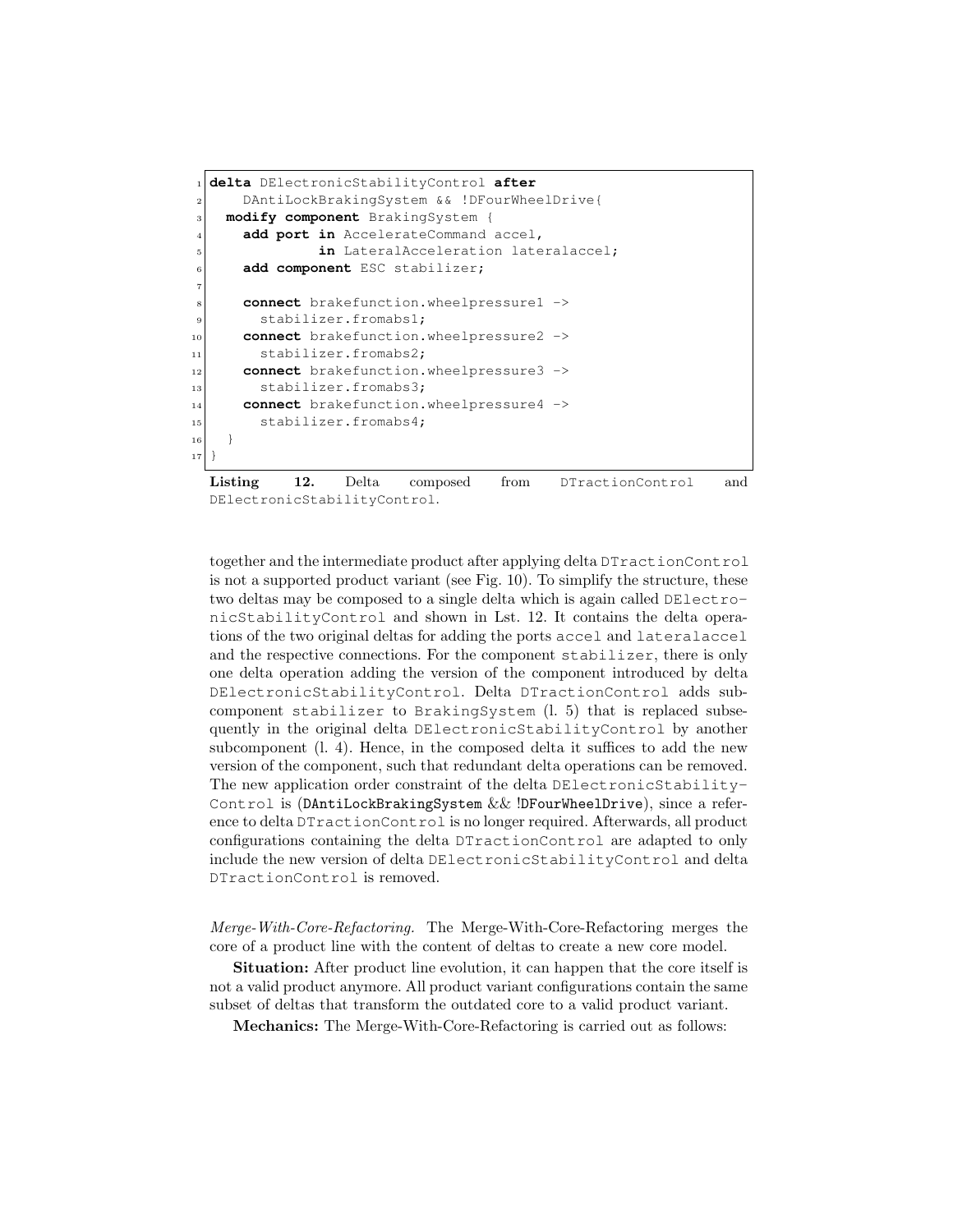- 1. If the core itself is no supported product variant, identify a delta sequence  $D_1, \ldots, D_n$  that is directly applied to the core such that the intermediate products are also no supported product variants.
- 2. Apply the deltas  $D_1, ..., D_n$  to the core to create a new core for the product line.
- 3. Adjust supported product variants by removing the deltas  $D_1, ..., D_n$ .
- 4. Adjust application conditions of remaining deltas by removing the deltas  $D_1, ..., D_n$ .
- 5. Remove the deltas  $D_1, ..., D_n$  that are now integrated into the core from the product line.

Effect: After applying this refactoring, the core is valid product again. By reducing the amount of available deltas, comprehensibility of the product line has been increased while decreasing overall complexity.

```
1 component BrakingSystem {
2 autoconnect port;
3
4 port
5 in BrakeCommand brake,
6 out BrakePressure wheelpressure1,
7 out BrakePressure wheelpressure2,
8 out BrakePressure wheelpressure3,
9 out BrakePressure wheelpressure4,
10 in WheelSensor wheelspeed1,
11 in WheelSensor wheelspeed2,
12 in WheelSensor wheelspeed3,
13 in WheelSensor wheelspeed4;
14
15 component ABS brakefunction;
16 }
```
Listing 13. Core containing delta DAntiLockBrakingSystem.

Example: In our case example (see Fig. 10), the core does not represent a supported product variant any more. Delta DAntiLockBrakingSystem has to be applied to the core before we obtain the product variant CarWithABS. Hence, the delta DAntiLockBrakingSystem can be integrated into the core. Fig. 14 shows the structure of the product line after applying the Merge-With-Core-Refactoring and the previous Compose-Deltas-Refactoring. The new core architecture is shown in Lst. 13.

Merge-With-Core-Refactoring With Inverse Deltas. In some cases, it can be useful to integrate a sequence of deltas into the core, although there is a product variant that is represented by the existing core.

Situation: A reason for this scenario may be that in the future the new core will become the basis for product development, but the old core should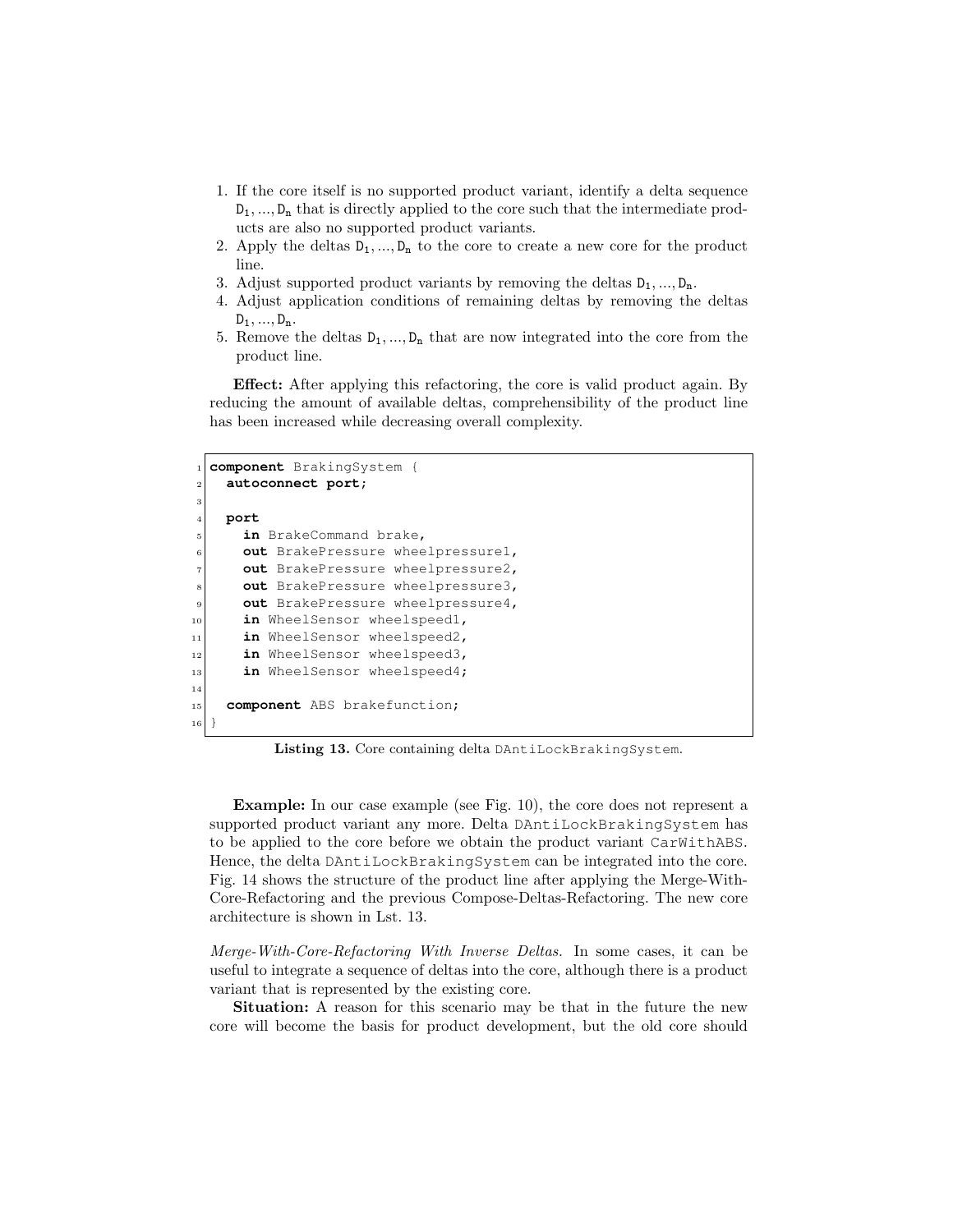

Fig. 14. Deltas and configurations after two refactorings

still be maintained for a transitional period of time. After this time, it should be possible to easily remove the old core from the product line. The respective sequence of deltas can already be integrated into the new core, if the old core is reconstructable as long as necessary.

Mechanics: This transformation of the product line can be achieved using inverse deltas. An *inverse delta* [15] is a delta which reverts modifications carried out by another delta. An inverse delta of some existing delta is created by changing add operations to remove operations and vice versa. Modification operations have to be handled separately depending on the structure they alter. In [15], we show that for every delta in  $\Delta$ -MontiArc a corresponding inverse delta exists.

A Merge-With-Core-Refactoring with Inverse Deltas is performed as follows (where the first 4 steps perform a Merge-With-Core-Refactoring):

- 1. Identify a delta sequence  $D_1, ..., D_n$  which should be integrated into the core. The core represents an existing product, while there are no intermediate products generated by the delta sequence that correspond to supported product variants.
- 2. Apply the deltas  $D_1, ..., D_n$  to the core to create a new core for the product line.
- 3. Update the remaining product configurations and the application order constraints of the remaining deltas by removing any references to the deltas  $D_1, \ldots, D_n.$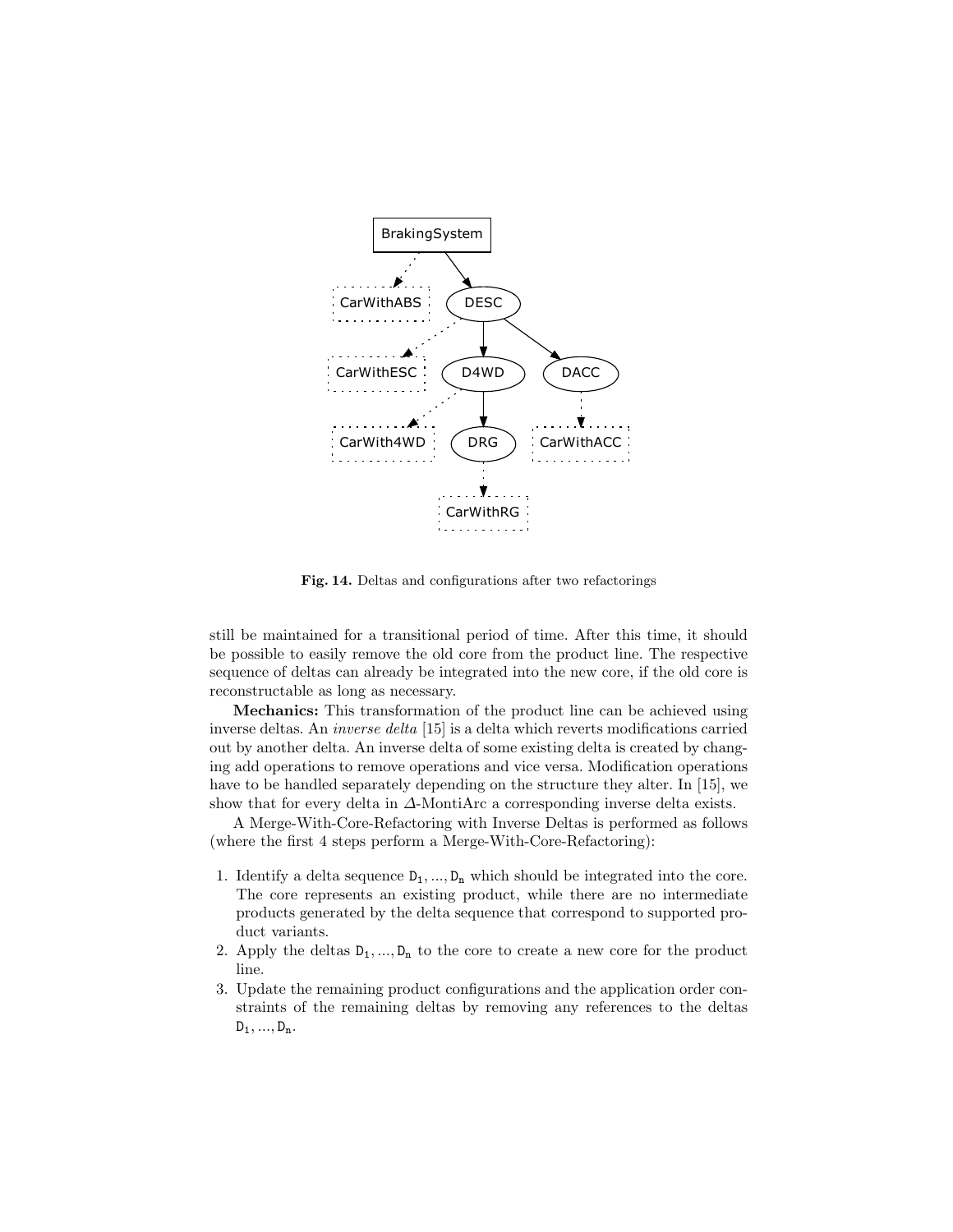- 4. Remove the deltas  $D_1, ..., D_n$  from the product line.
- 5. Create an inverse delta for the sequence of deltas  $D_1, ..., D_n$  by inverting the delta operations of the delta that is obtained by composing the sequence of deltas  $D_1, ..., D_n$  (as described in the Compose-Deltas-Refactoring). The application order constraint of the inverse delta is the negation of all other deltas such that the inverse delta is always applied first in any product configuration. This delta transforms the new core to the old core. Although the application order constraint for the delta is not needed for this particular scenario, it is useful for further evolution steps.
- 6. Add a product configuration for obtaining the old core which only contains the inverse delta.

Effect: The refactoring merges a set of mostly used deltas with the core. For products that do not contain these deltas, the old core may be reconstructed by applying the created inverse delta. It is usefull, if the refactored deltas are part of the majority of product variants and the other products will be removed from the product line anytime soon. This way, development of new product variants is eased, as they may be build up on a richer core model.

```
1 delta DInverse after !DAdaptiveCruiseControl
2 && !DFourWheelDrive && !DReductionGear {
3 modify component BrakingSystem {
4 remove port accel;
5 remove port lateralaccel;
6 remove component stabilizer;
7
     disconnect brakefunction.wheelpressure1 ->
9 stabilizer.fromabs1;
10 disconnect brakefunction.wheelpressure2 ->
11 stabilizer.fromabs2;
12 disconnect brakefunction.wheelpressure3 ->
13 stabilizer.fromabs3;
14 disconnect brakefunction.wheelpressure4 ->
15 stabilizer.fromabs4;
16 }
17 }
```
Listing 15. Inverse delta for delta DElectronicStabilityControl.

Example: Assume that the variant CarWithESC should become the new core since every new car in the near future should be equipped with an electronic stability control. Hence, delta DElectronicStabilityControl shown in Lst. 12 can be integrated into the core. The new core shown in Lst. 13 is now serving as basis for all product variant generation. All product variants that previously used delta DElectronicStabiliyControl are adjusted as well as the application order constraints of the remaining deltas. The delta DElectronicStabiliyControl is removed from the product line. However,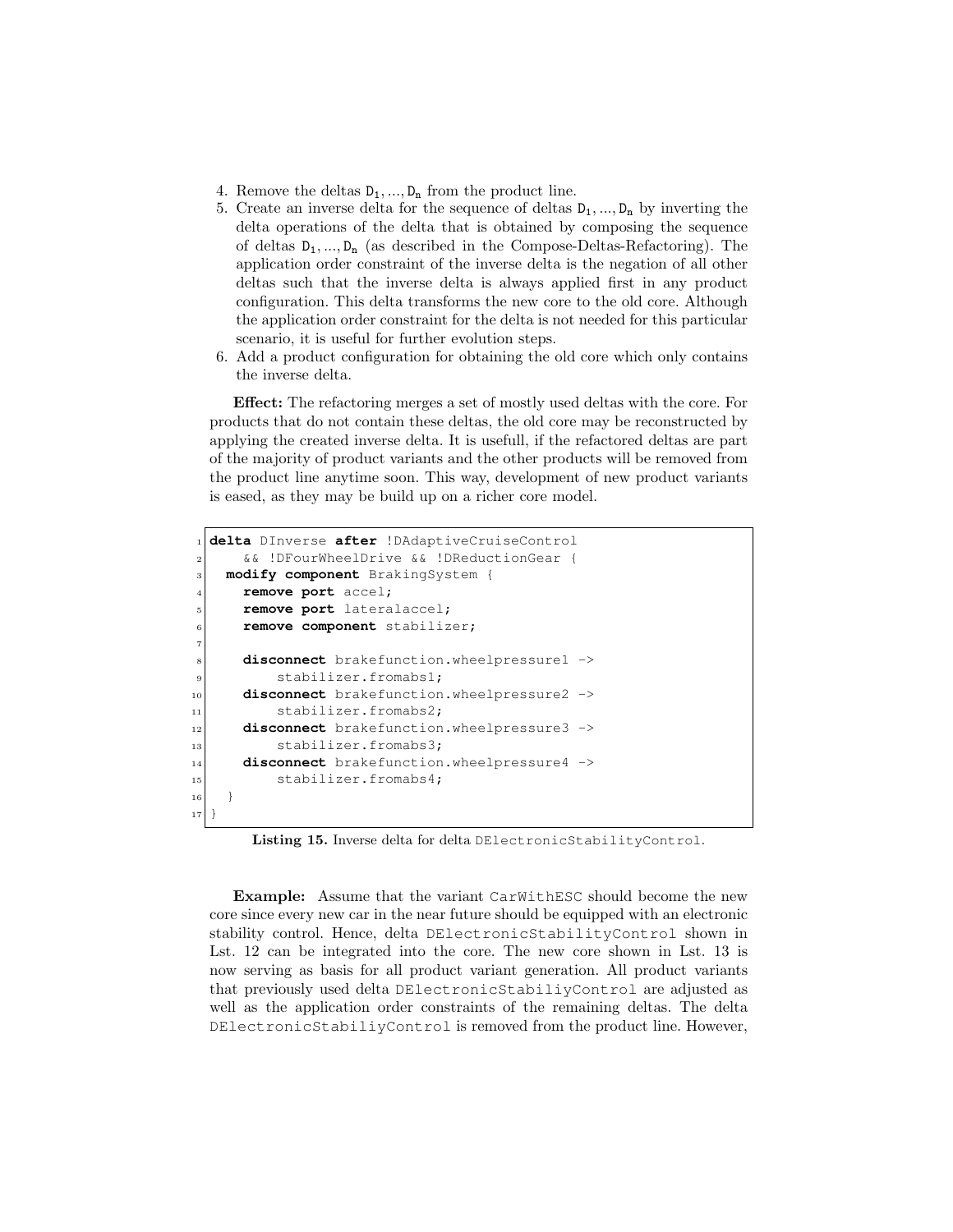

Fig. 16. Deltas and configurations after refactoring with inverse deltas

variant CarWithABS should still be supported for a transitional period of time. Hence, an inverse delta is required that reverts the modifications of delta DElectronicStabilityControl. This new delta DInverse is shown in Lst. 15. It is added to the product line, and a new product configuration for the product variant CarWithABS is added that applies the inverse delta to the new core. The resulting product line is depicted in Fig. 16.

The concept of inverse deltas is very flexible. Hence, it is possible to always include features into the core architecture and add inverse deltas to the product line to remove these features in order to generate specific product variants not containing these features. This is particularly advantageous if the core architecture is one of the main products of the product line since it can be thoroughly validated and verified using standard single application engineering techniques.

# 5 Comparison to Annotative Variability Modeling

The predominantly used approach in industrial applications for modeling architectural variability is annotative variability modeling [39]. Our experience shows that annotative variability modeling is the easiest way to add variability information to an existing software product. However, a subsequent change to another variability modeling method is mostly not realized since this is often very time consuming. Annotative variability modeling is based on a 150%-model capturing all possible variability and annotating specific elements with the variant(s) in which they are included. Elements of the core architecture have no annotations. In order to derive a particular variant, all elements annotated with only different variants are removed.

In order to compare ∆-MontiArc and its capabilities to capture product line evolution with annotative variability modeling, we realized all scenarios in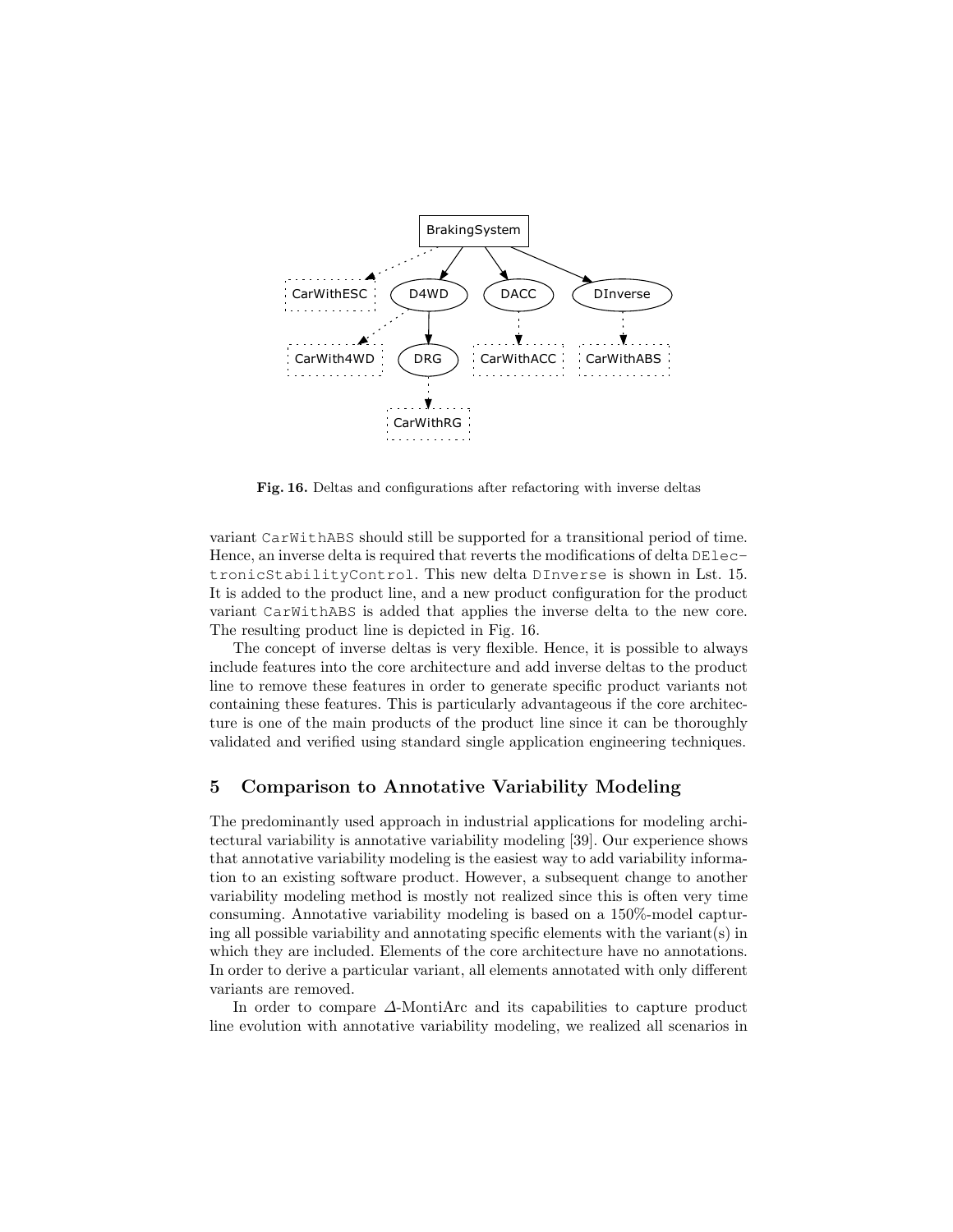Sec. 3 and Sec. 4 with ∆-MontiArc and also with annotative variability modeling. We decided to compare ∆-MontiArc with an annotative modeling approach for MontiArc, since annotative variability modeling is the main variability modeling approach used current industrial practice. An annotative MontiArc dialect offers a good comparability to ∆-MontiArc, as both langauges are based on the same syntax and exclusively differ in its variability modeling technique. For our comparison, we do not consider compositional variability modeling approaches, such based on aspect-oriented implementation techniques [1, 10], since these approaches do not natively support extractive product line development and the removal of modeling elements. The ability to explicitly represent removals is, however, essential for the direct representation of product line evolution without considering additional changes in the model structure, e.g., by refactorings before the evolution is carried out. Tool support for both modeling approaches, annotative and delta-based, is provided by the MontiCore framework for developing domain-specific languages [13] by extending the existing implementation of MontiArc [18].

Annotative Variability Modeling in MontiArc For realizing annotative variability modeling in MontiArc, each architectural element is annotated by a stereotype denoting the variant(s) in which it is included. Variable parts of an architecture are ports, subcomponents, and connectors. Hence, these elements may be annotated to assign them to variants. The excerpt of an annotated MontiArc model in Lst. 17 shows an example of these stereotype annotations for architectural elements. Line 2 contains an incoming port without any annotation indicating that this element is part of the core architecture. The incoming port in l. 4 is only needed for bikes. The corresponding annotation in l. 3 states that this incoming port is only used in the variant BikeWithABS.

<sup>1</sup> **port** 2 **in** BrakeCommand brake,  $_3$  << variant = "BikeWithABS">> in BrakeCommand brakerear;

Listing 17. Example of model element annotation.

In annotative variability modeling, adding a product variant to the product line means to add new architectural elements to the 150%-model and to annotate these and already existing architectural elements with the newly added variant. This can require to change the 150%-model in several places and might become fairly complex not to miss necessary additions. In delta modeling, simply new deltas and product configurations can be added that locally encapsulate the necessary modifications.

Removing variants in the annotative approach amounts to removing the respective variant annotations and also the architectural elements that are no longer required by any other variant. Here, again changes all over the variability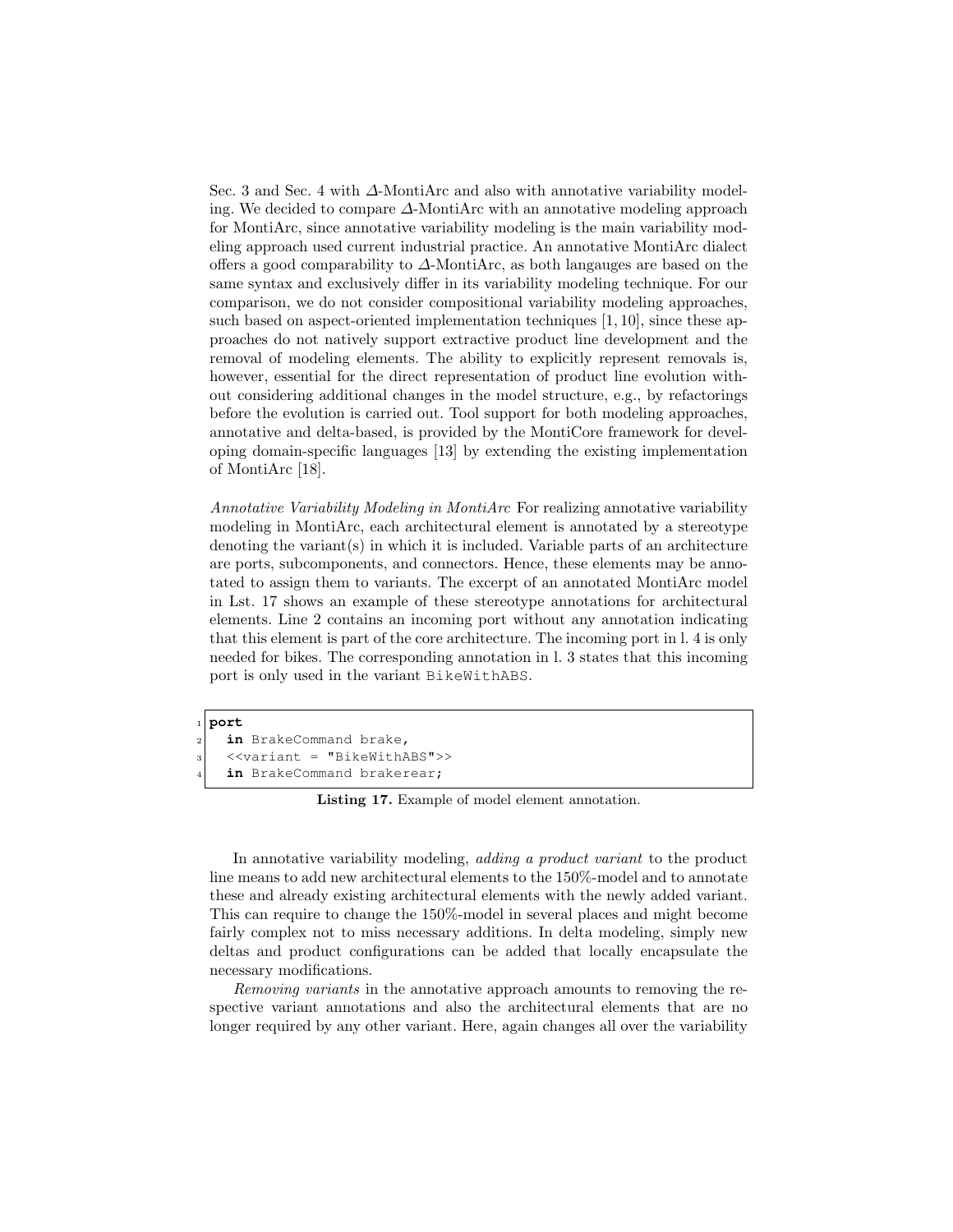model may be necessary. Also, it has to be taken care that architectural elements belonging to the core without annotations are not accidentally removed and that architectural elements of removed variants are not silently added to the core. In delta modeling, variants are removed locally by changing the respective product configurations and deleting redundant deltas.

The *modification of existing variants* in the annotative approach can have an impact on several architectural elements. New elements are added and annotated with the specific variant and redundant elements are removed. This is particularly difficult, since variants which are not affected by the modification should not be changed. In delta modeling, only the content of specific deltas has to be changed while the application order constraints, the other deltas and the product configurations remain unchanged.

The refactorings presented in Sec. 4 are specifically tailored to  $\Delta$ -Monti-Arc. In particular, the Compose-Deltas-Refactoring and the Merge-With-Core-Refactoring with Inverse Deltas can only be applied in delta modeling. However, also in annotative variability modeling, it is possible to move certain variants to the core. This requires to determine all architectural elements which should belong to the core in the future. In a subsequent step, all annotations referring to these variants can be removed. This again might be a fairly complex and error-prone task, since it requires modifications in all parts of the variability model where architectural elements belonging to the considered variants occur. In delta modeling, only the deltas which should be included in the core have to be integrated, and application conditions of other deltas and specific product configurations can be changed locally.

*Comparison with*  $\Delta$ -*MontiArc* The modeling of the product line evolution scenarios in the annotative approach is very time consuming and error-prone since changes to product variants or the core architecture potentially require changes in all parts of the product line model. For every architectural modeling element, it has to be decided in which specific variants it appears. In delta modeling, changes are encapsulated modularly in deltas and can be performed locally. While in the annotative variability modeling approach, variability modeling is mixed with modeling of the functional architecture, in delta modeling, variability is a first-class entity. Deltas only focus on the representation of variability and are, thus, easier to comprehend and to evolve.

In order to quantitatively compare ∆-MontiArc with annotative modeling, we consider all implementations which are modeled in out case study. In total, we look at seven different product line scenarios: the base scenario is the initial product line depicted in Fig. 5; the first scenario is the product line after adding the product variant CarWithRG; the second scenario corresponds to the product line after removing variants which is depicted in Fig. 10 (p. 10); the third scenario is the product line after modification of variant CarWithACC. Scenarios 4 to 6 correspond to the three different refactoring strategies: the fourth scenario is the product line after the Compose-Deltas-Refactoring; the fifth scenario is the product line after also applying the Merge-With-Core-Refactoring as it is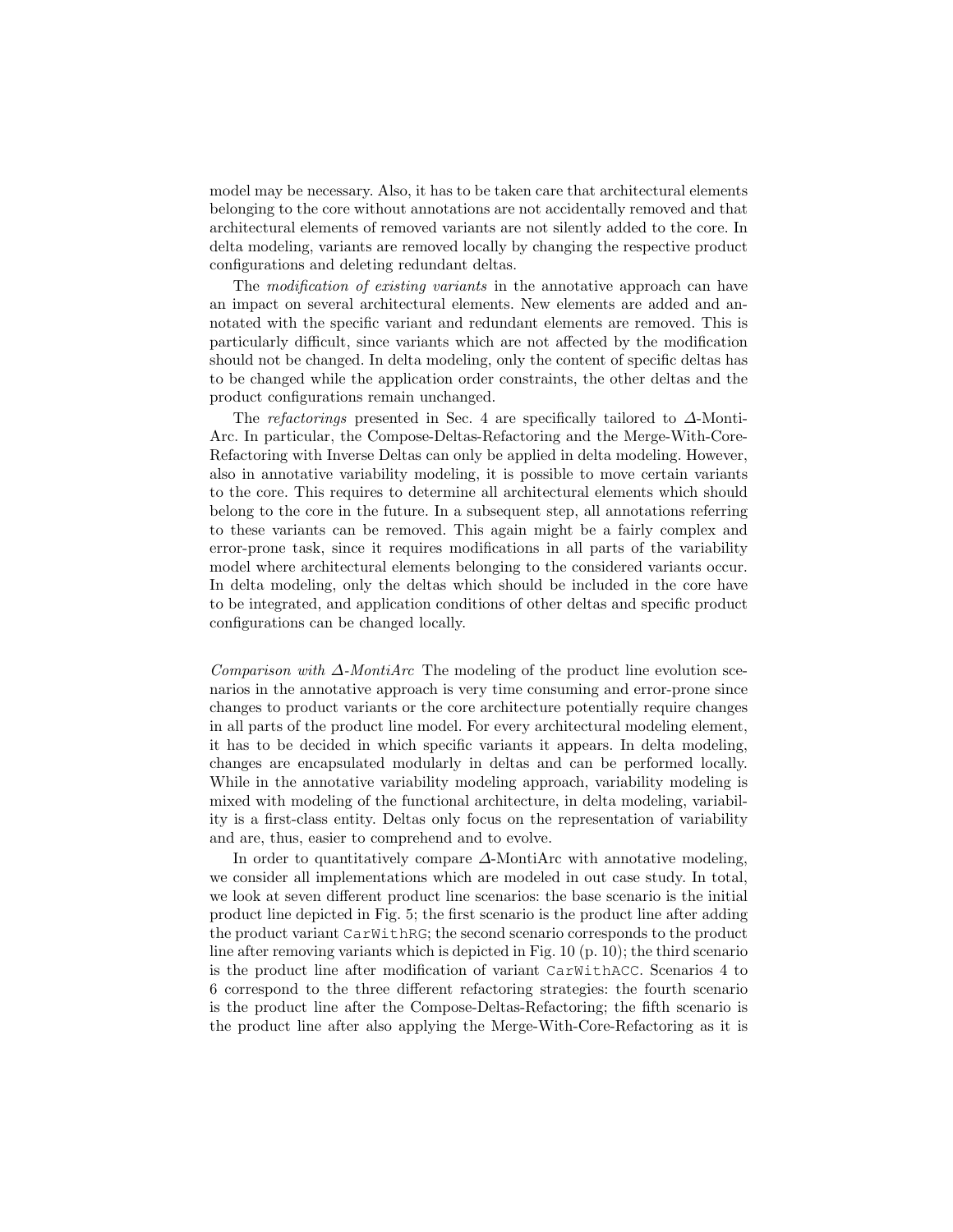|                      | base |           | scenario 1 |           | scenario 2 |      | scenario 3 |      |
|----------------------|------|-----------|------------|-----------|------------|------|------------|------|
|                      |      | $ 150\% $ |            | 150%      |            | 150% |            | 150% |
| #components          | 6    |           |            |           | 6          |      | 5          |      |
| #ports               | 67   |           | 75         |           | 56         |      | 55         |      |
| $# \,$ connections   | 6    |           | 10         |           | 10         |      | 10         |      |
| #variants            | 8    |           | 9          |           | 5          |      | 5          |      |
| $\# \text{chars}$    | 4209 | 4156      |            | 5048 5111 | 3887       | 4056 | 3803       | 3956 |
| $\# \text{varchars}$ | 2437 | 1591      | 2954       | 1916      | 2238       | 1472 | 2264       | 1456 |
| rel. variant inf.    | 57%  | 38\%      | 58%        | 37\%      | 57\%       | 36%  | 59%        | 36%  |
| # files              | 20   | 6         | 23         |           | 17         | 6    | 16         | 5    |
| $\#maxchars$         | 474  | 2087      | 474        | 2660      | 438        | 2284 | 438        | 2334 |
| avg. chars p. file   | 210  | 692       | 219        | 730       | 228        | 676  | 237        | 791  |

depicted in Fig. 14 (p. 14); the sixth scenario is the product line after the Merge-With-Core-Refactoring With Inverse Deltas depicted in Fig. 16 (p. 16).

Table 18. Quantitative comparisson of ∆-MontiArc and annotative modeling for temporal variability

|                             | scenario 4 |        |           | scenario 5 | scenario 6 |           |  |
|-----------------------------|------------|--------|-----------|------------|------------|-----------|--|
|                             | Δ          | 150%   | $\Lambda$ | 150%       | Δ          | $ 150\% $ |  |
| #components                 | 5          |        | 5         |            | 5          |           |  |
| #ports                      | 55         |        | 55        |            | 55         |           |  |
| $# \,$ connections          | 10         |        | 10        |            | 10         |           |  |
| #variants                   | 5          |        | 5         |            | 5          |           |  |
| $\# \text{chars}$           | 3586       | 3956   | 3273      | 3219       | 3448       | 3219      |  |
| #varchars                   | 2047       | 1456   | 1649      | 719        | 1514       | 719       |  |
| rel. variant inf.           | 57\%       | $36\%$ | 50%       | 22%        | 43\%       | 22%       |  |
| # files                     | 15         | 5      | 14        | 5          | 14         | 5         |  |
| $\#maxchars$                | 448        | 2334   | 438       | 1865       | 645        | 1865      |  |
| $\alpha$ avg. chars p. file | 239        | 791    | 233       | 643        | 246        | 643       |  |

Table 19. Quantitative comparisson of ∆-MontiArc and annotative modeling for refactoring scenarios

Tab. 18 and 19 show the results of our evaluation. For the overall sizes of the product lines in the different scenarios, we counted the total number of components (#components), ports (#ports), explicit connections (#connections), and supported product variants (#variants). Implicit connections created by the autoconnect statements are not counted. In the table, we see that all examples are mid-sized with 5 to 7 components and 5 to 9 supported product variants.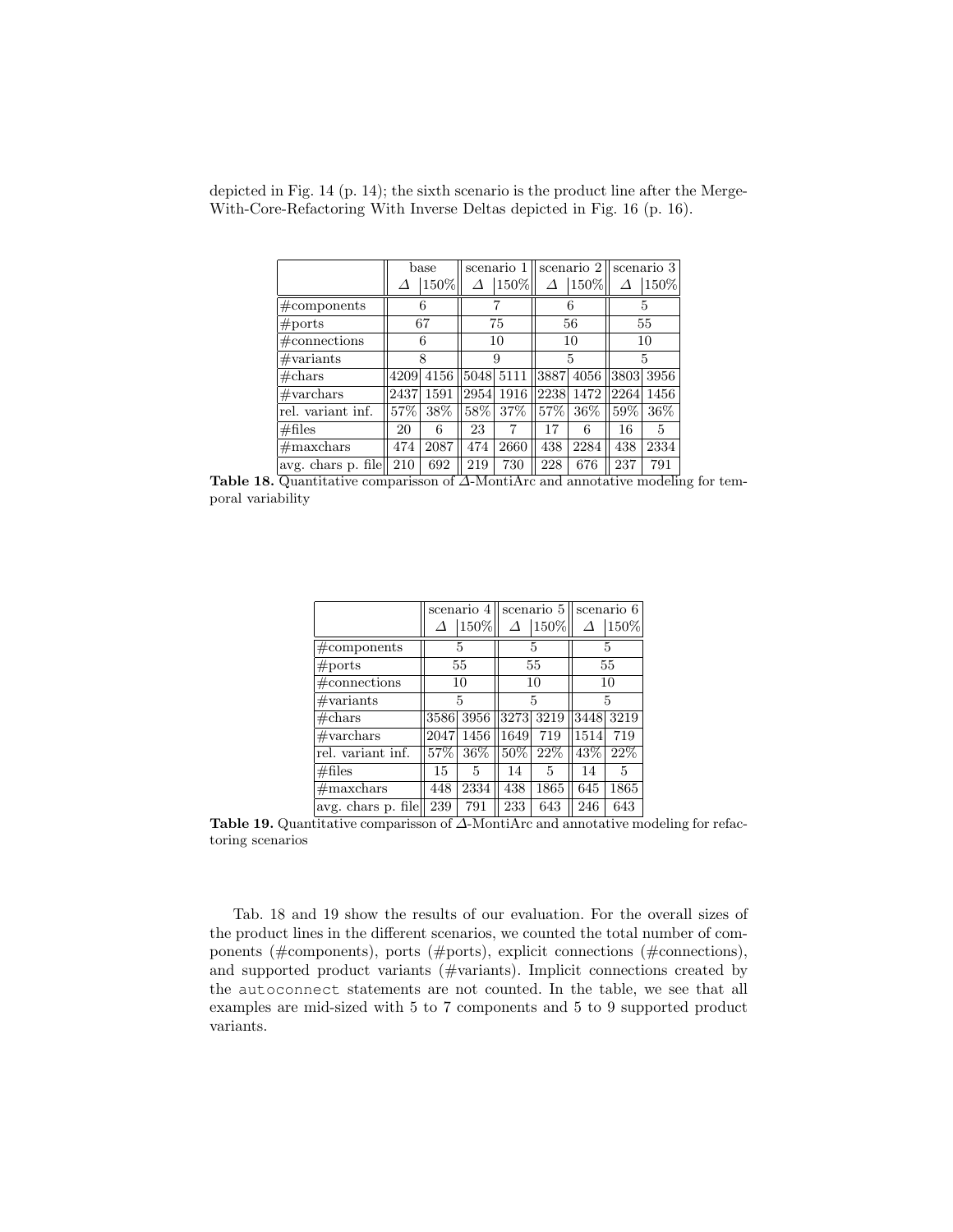

Fig. 20. Number of characters for model and variability representation.

For quantitatively comparing the way variability is encoded in delta modeling and annotative variability modeling, we measured the overall sizes of the models, the total amount of variability information required to express all product variants, and the relative amount of variability information compared to the information necessary for encoding of functionality. We computed the overall model sizes by counting each visible character (except for comments) in the product line model (#chars). Since MontiArc allows many different formatting styles, visible characters give a more accurate measure of the model size than lines of code. Also for the variability information, we counted the number of characters (#varchars) used for specifying deltas in ∆-MontiArc-models and the characters used for annotations in the annotative variability model. To compare the ratio between variability and functional parts of the models, the relative amount of variant information is calculated (rel. variant inf.) by dividing the number of characters used for encoding variability by the total number of characters used in the overall model. These metrics are suitable, as both languages use the same syntax and exclusively differ in modeling variability.

Fig. 20 visualizes the overall number of characters used for representing the product line architectures in the different scenarios and the number of characters used to specify variability, both for delta modeling and annotative variability modeling. Roughly, we can say that the sizes of both models are the same for both variability modeling approaches. Adding product variants in the first scenario increases the size of the model and also the amount of variability information in both approaches. Removing variants decreases the size of the model and the variability information. Modification of an existing product variant only changes the size of the model and the amount of variability information slightly. In the fourth scenario, which is the first refactoring scenario, we see the advantage for delta modeling if deltas are combined. The overall size of the model after refactoring is lower than for the annotative variability model. Since the Compose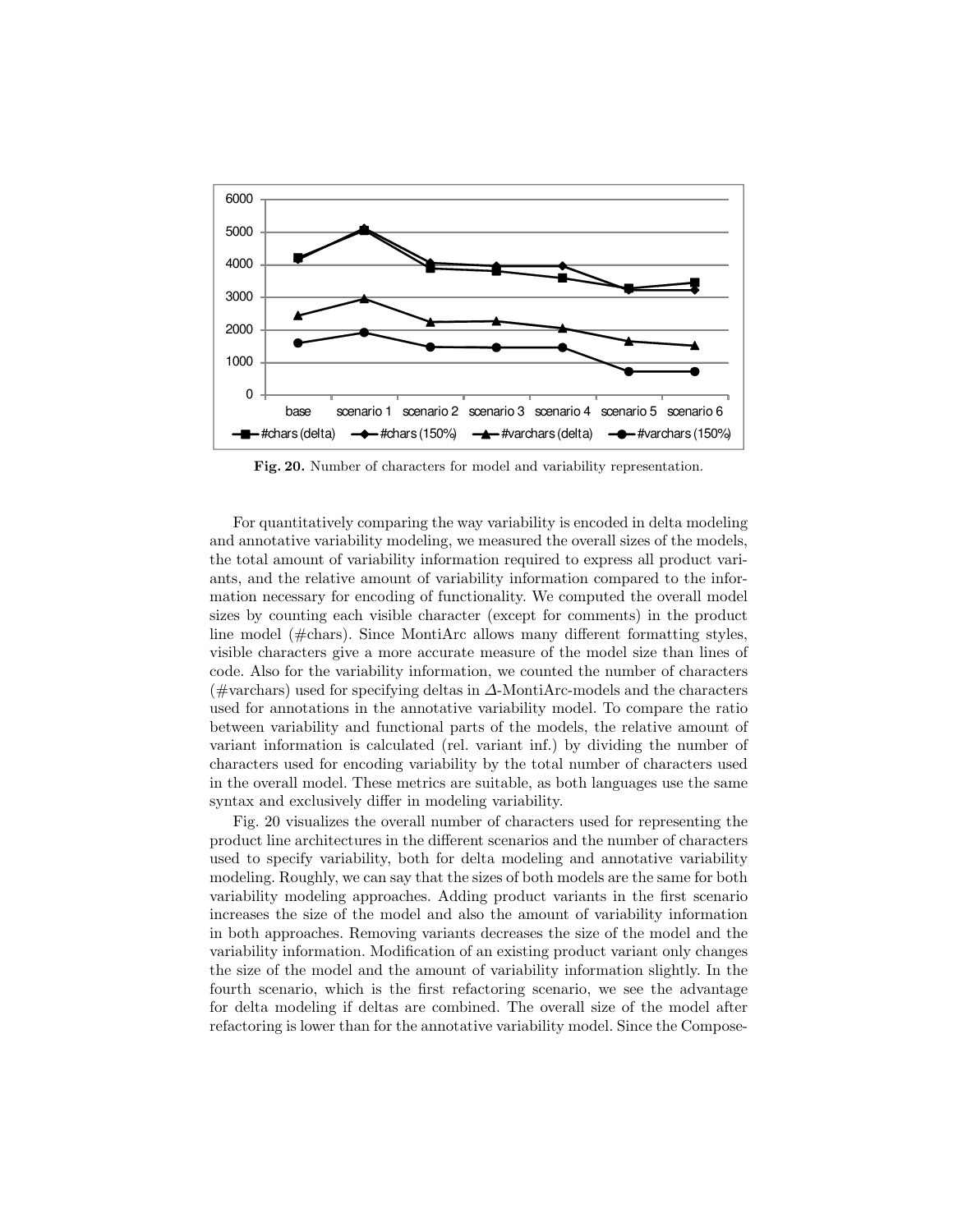Deltas-Refactoring and the Merge-With-Core-Refactoring with Inverse Deltas are not applicable for annotative variability modeling, the figures do not change from the third to the fourth scenario and from the fifth to the sixth scenario. The Merge-With-Core-Refactoring in the fifth scenario reduces the size of the model and also the amount of variability information for both approaches such that the model size is almost equal again. In scenario 6, after the Merge-With-Core-Refactoring with Inverse Deltas the size of the delta model is larger since the inverse delta is added to the product line model.



Fig. 21. Relative amount of variability information.

The ratios of variability information compared to the overall model size stay roughly the same for both approaches independent of the evolution scenario for the base and the first four scenarios as it is visualized in Fig. 21. Only, when variants are merged into the core the ratio drops. The reason for this is that by merging deltas with the core or removing annotations variability information is removed while the overall size of the model stays the same. In general, the ratio of variability information is higher for delta modeling than for annotative variability modeling. From the figures, delta modeling seems to be very similar to annotative variability modeling when comparing the mere model size and its changes for the different evolution scenarios. However, when looking at the ratio of variability information, we can see that in annotative variability modeling roughly one third of all characters are used for expressing variability by annotations. If we now consider that in the annotative variability modeling approach we only have one 150%-model of all possible variability and that variability information is spread all over the model, having a third of all characters used for annotations renders the model very complex and difficult to comprehend and evolve. In contrast, in delta modeling, variability information is encapsulated in deltas which can be evolved locally.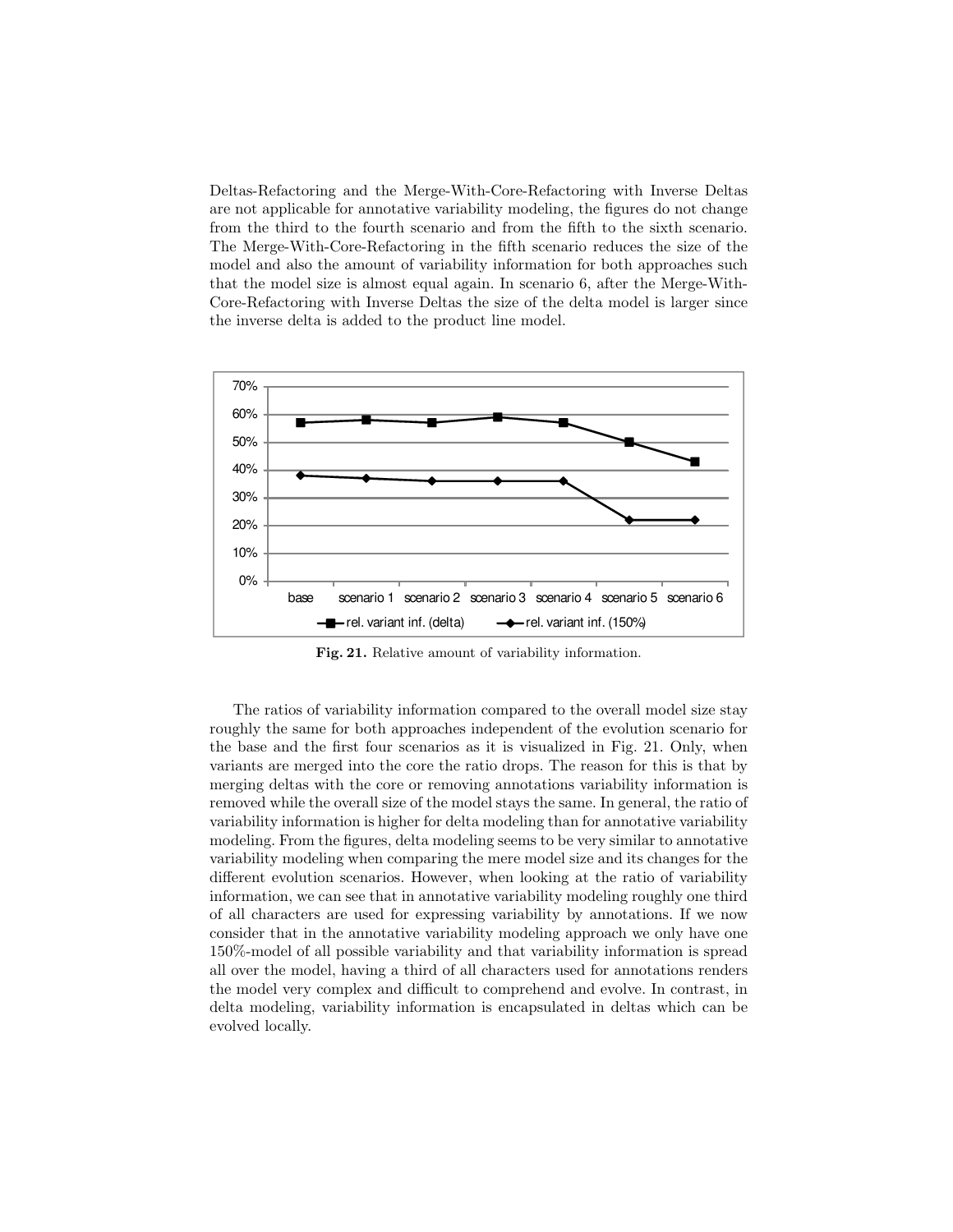To further analyze understandability and maintainability, we measured the average sizes of the files which make up the product line models for the single scenarios (see Tab. 18 and 19). A product line model is distributed over several files (#files) where each file defines a component, a delta or parts of it. In general, large files are harder to understand, to change and to maintain. Hence, we measured the maximum  $(\text{\#maxchars})$  and average characters per file (avg. chars p. file). We can see that in delta modeling the number of files is generally higher which results from the fact that each delta and the contained components are stored in separate files while in annotative variability modeling only each component has a separate file. Overall, the size of a file in annotative variability modeling is three times larger than in delta modeling. Thus, the evaluation of the scenarios yields that delta modeling improves the readability and understandability of product line architectures and eases their evolution and maintenance by modularizing variability in small encapsulated entities.

## 6 Related Work

Most modeling approaches for architectural variability only consider one dimension of variability. For spatial variability, we can distinguish three main approaches: annotative, compositional and transformational variability modeling. Annotative approaches use variant annotations, e.g., UML stereotypes in UML models [40, 12] or presence conditions [7], to define which architectural elements belong to specific product variants. In the orthogonal variability model (OVM) [32], a separate variability representation with links to the architecture model replaces direct annotations. While annotative variability modeling allows fine-grained modifications, it relies on a monolithic product line representation.

Compositional approaches for modeling architectural variability [39] capture architectural variation by selecting specific component variants. In [10], Plastic partial components [31] model component variability by extending partially defined components with variation points and associated variants. Hierarchical variability modeling for software product lines [17] aims at combining component variability with the component hierarchy to foster component-based development of diverse systems during architectural design. Compositional variability modeling allows a modular description of variability, but limits the impact of changes to the applied composition technique.

Transformational approaches, such as delta modeling [6], represent variability by transformation of a base architectural model. In the common variability language (CVL) [19], elements of the base model are substituted according to a set of pre-defined rules. In [21], graph transformation rules capture the variability of a single kernel model comprising the commonalities of all systems. In [20], architectural variability is represented by change sets containing additions, removals or modifications of components and component connections that are applied to a base line architecture. All these approaches are only consider variability in space as the previous versions of  $\Delta$ -MontiArc [16, 14].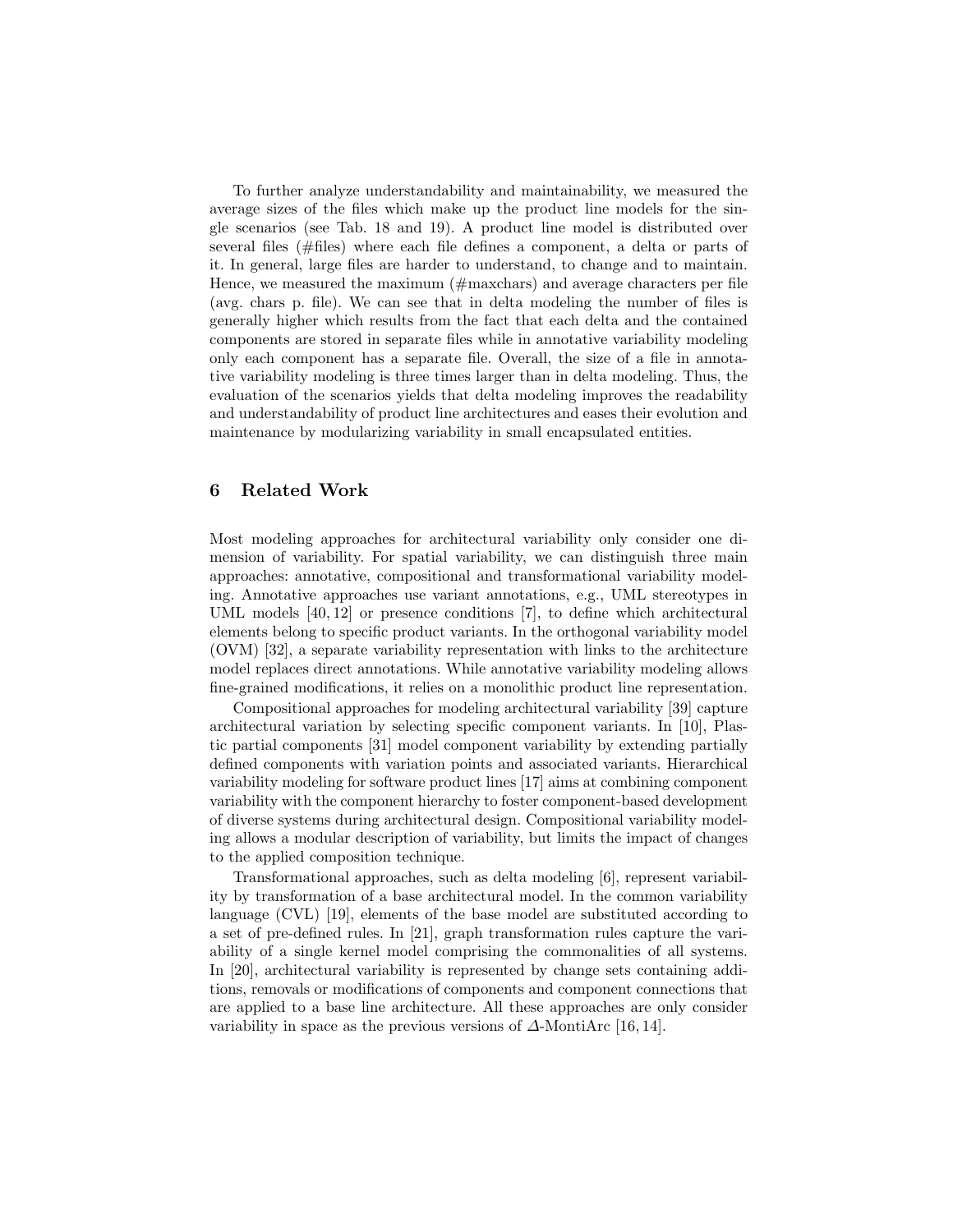Temporal variability is usually specified with two mechanisms [29]: logical assertions or graph transformations. In the assertion-based approaches, e.g., [30, 38], a transformation is characterized by a pre-condition defining when a transformation can be applied and a post-conditions specifying the properties that are ensured by the transformation. In graph transformation-based approaches, the product variants are represented by graphs. System evolution is specified by a graph transformation rule, see e.g. [28]. These approaches, however, represent temporal variability on a meta-level.

In order to be able to reason about architectural evolution, it has to be captured as first-class entity [27]. One approach towards this goal [24] defines new components by explicitly expressing the differences to the old component by adding, deleting, renaming or replacing elements. This is very similar to delta modeling where a delta encapsulates the differences from one product variant to the other. Aspect-oriented composition is also applied to model software architecture evolution [3] expressing variability by weaving selected aspects into a core architecture. However, these approaches only consider architectural evolution.

Refactorings of feature-oriented programming (FOP) product lines are presented in [37]. These refactorings that move fields or types between feature modules are mostly based on classical code refactorings like, e.g., pulling up fields or methods to parent types. In alignment with our approach, the authors suggest refactorings of a product line to be variant-preserving. Hence, such a refactoring only changes the structure of the product line, but not contained variants. However, the presented approach aims at the implementation of a software product line and not at its architecture.

In contrast to the above approaches, product line evolution [9] considers the combination of variability in space and variability in time. Extractive product line engineering [22] develops a product line from a set of legacy applications; the proactive approach aims at evolving an initial product line if new user requirements arise. In the PuLSE product line engineering methodology [4], product line evolution is defined as designated development phase. However, these approaches only focus on terminological issues and development processes. There is some work on feature model evolution [5] and evolution of feature-oriented [2] or aspect-oriented software product line implementations [1, 10]. However, evolution in feature-oriented modeling and programming approaches is treated with different linguistic means than spatial variability, mostly due to the fact that features cannot remove model or program entities which is essential for capturing unexpected changes caused by evolution. Hence, a uniform modeling framework for architectural variability in space and in time is missing despite techniques, such as aspect-oriented composition and model transformations, that can factually express both dimensions of variability. ∆-MontiArc fills this gap by representing variability in space and in time as a first-class entity with the same linguistic means.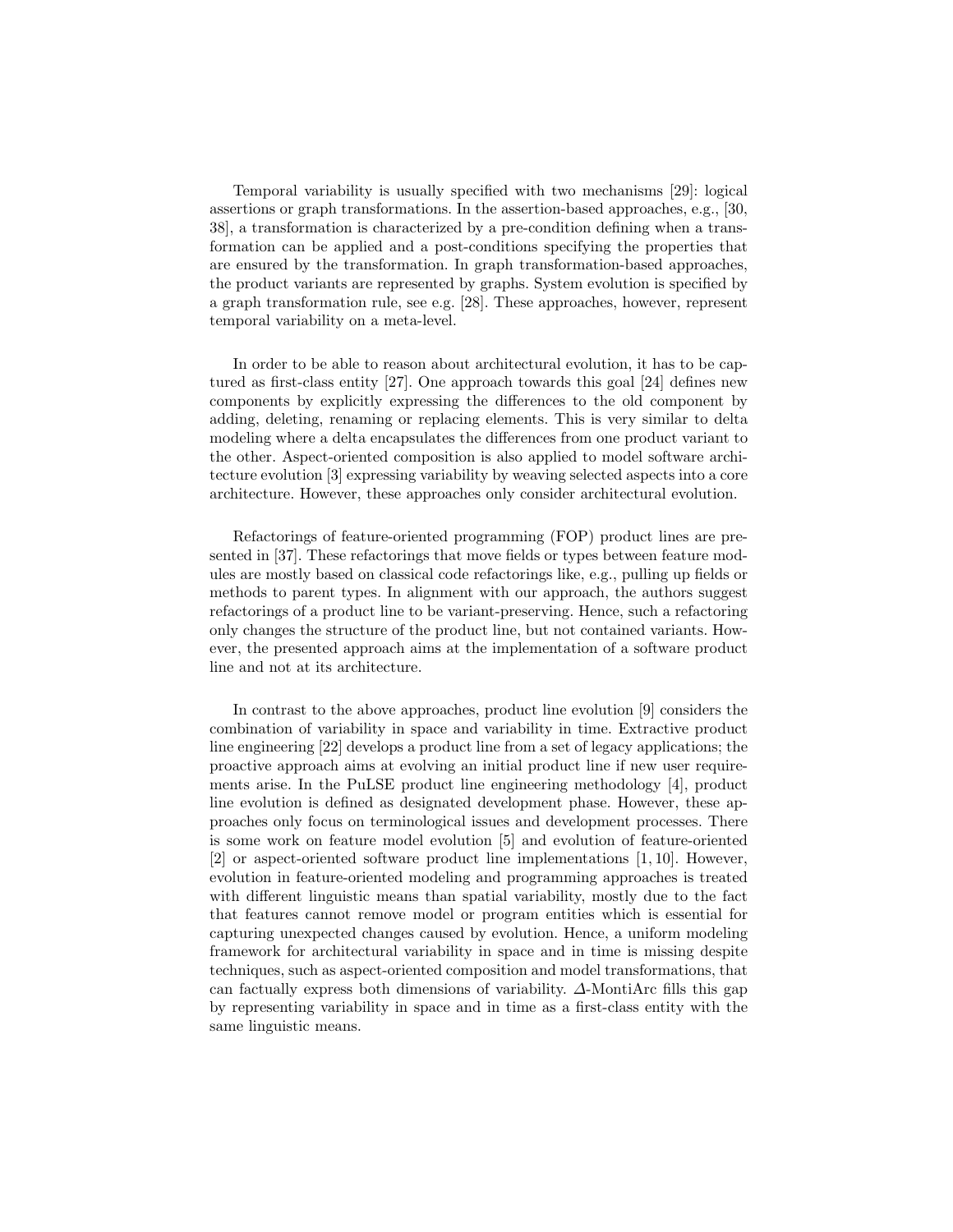# 7 Conclusion

We have proposed ∆-MontiArc, an ADL with native support for variability based on delta modeling. ∆-MontiArc allows expressing architectural variability in space and in time in modular and easily maintainable manner as we demonstrated by a quantitative and qualitative comparison with annotative variability modeling. We presented exemplary refactorings that help cleaning up a degenerated product line. Variability by using delta modeling can also be applied to other modeling languages and is not restricted to modeling software architectures. Behavioral variability within the architectural descriptions can be realized by using deltas on state machines [23] or Java source code [34, 36].

For future work, we aim at defining further refactorings that merge deltas with identical modification operations but different application order constraints and vice versa. Scalability and applicability has to be checked based on a more complex industrial-scale examples. We also plan to extend the conceptual ideas of ∆-MontiArc into a seamless software engineering process for software product lines that allows dealing with variability in space and in time by the same techniques.

### References

- 1. Alves, V., Matos, P., Cole, L., Vasconcelos, A., Borba, P., Ramalho, G.: Extracting and evolving code in product lines with aspect-oriented programming. In: Transactions on Aspect-Oriented Software Development IV. pp. 117–142 (2007)
- 2. Apel, S., Leich, T., Rosenmüller, M., Saake, G.: Combining feature-oriented and aspect-oriented programming to support software evolution. In: RAM-SE. pp. 3–16 (2005)
- 3. Barais, O., Meur, A.F., Duchien, L., Lawall, J.: Software architecture evolution. In: Software Evolution. Springer (2008)
- 4. Bayer, J., et al.: PuLSE: a Methodology to Develop Software Product Lines. In: Symposium on Software Reusability (SSR). pp. 122–131 (1999)
- 5. Botterweck, G., Pleuss, A., Dhungana, D., Polzer, A., Kowalewski, S.: EvoFM: Feature-driven Planning of Product-line Evolution. In: 1st International Workshop on Product Line Approaches in Software Engineering (PLEASE 2010) (2010)
- 6. Clarke, D., Helvensteijn, M., Schaefer, I.: Abstract Delta Modeling. In: GPCE. Springer (2010)
- 7. Czarnecki, K., Pietroszek, K.: Verifying Feature-based Model Templates against Well-formedness OCL Constraints. In: Generative Programming and Component Engineering (GPCE) (2006)
- 8. Czarnecki, K., Eisenecker, U.W.: Generative Programming: Methods, Tools, and Applications. Addison-Wesley (2000)
- 9. Elsner, C., Botterweck, G., Lohmann, D., Schröder-Preikschat, W.: Variability in time - product line variability and evolution revisited. In: VaMoS. pp. 131–137 (2010)
- 10. Figueiredo, E., Cacho, N., Sant'Anna, C., Monteiro, M., Kulesza, U., Garcia, A., Soares, S., Ferrari, F., Khan, S., Filho, F.C., Dantas, F.: Evolving software product lines with aspects: an empirical study on design stability. In: International Conference on Software engineering (ICSE). pp. 261–270. ACM (2008)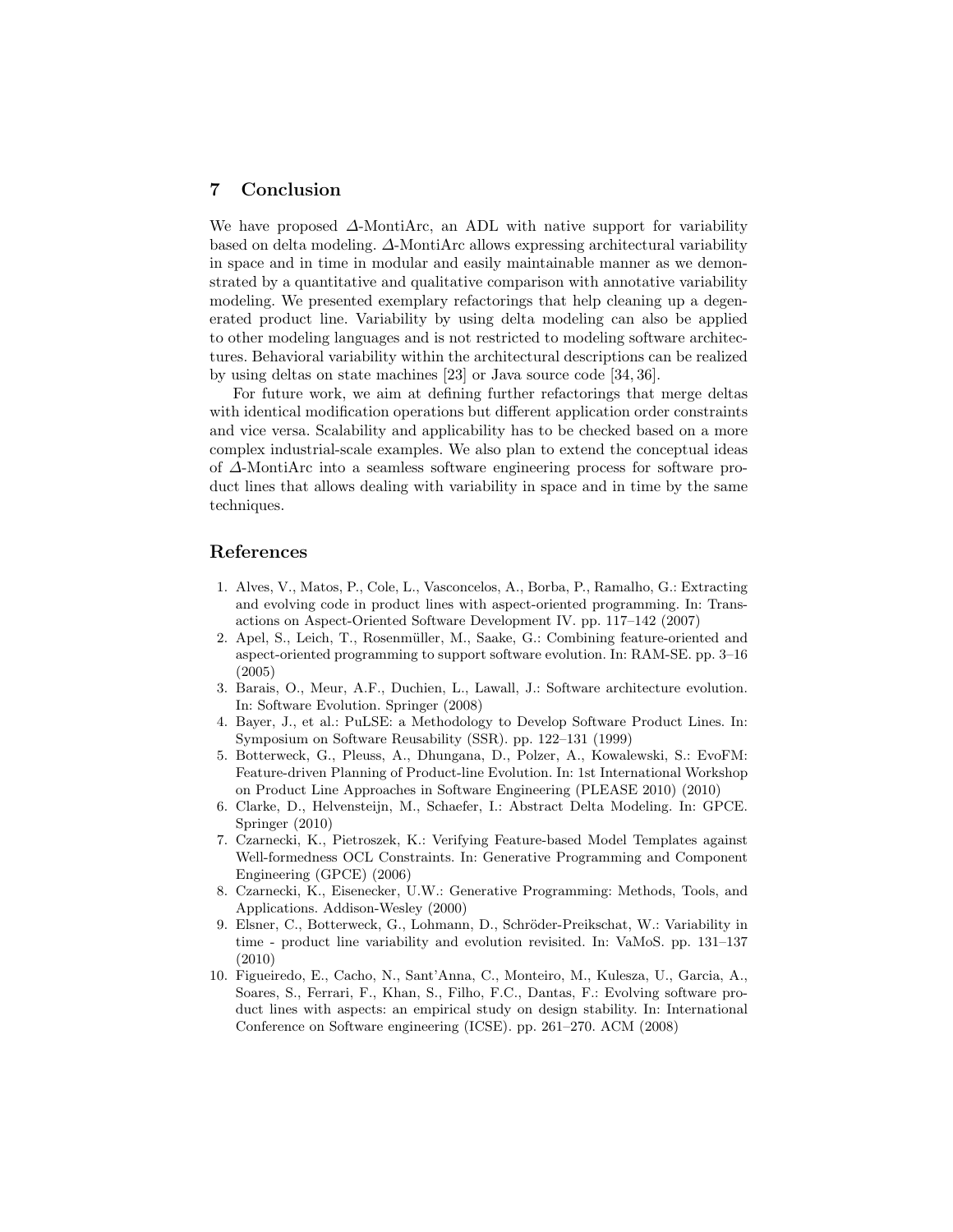- 11. Fowler, M., Beck, K., Brant, J., Opdyke, W., Roberts, D.: Refactoring: Improving the Design of Existing Code. Addison-Wesley Professional (1999)
- 12. Gomaa, H.: Designing Software Product Lines with UML. Addison Wesley (2004)
- 13. Grönniger, H., Krahn, H., Rumpe, B., Schindler, M., Völkel, S.: MontiCore: a Framework for the Development of Textual Domain Specific Languages. In: 30th International Conference on Software Engineering (ICSE 2008), Leipzig, Germany, May 10-18, 2008, Companion Volume (2008)
- 14. Haber, A., Kutz, T., Rendel, H., Rumpe, B., Schaefer, I.: Delta-oriented Architectural Variability Using MontiCore. In: ECSA '11 5th European Conference on Software Architecture: Companion Volume. ACM New York, New York, NY, USA (September 2011)
- 15. Haber, A., Kutz, T., Rendel, H., Rumpe, B., Schaefer, I.: Towards a Family-based Analysis of Applicability Conditions in Architectural Delta Models. In: Variability for You Proceedings of VARY International Workshop affiliated with ACM/IEEE 14th International Conference on Model Driven Engineering Languages and Systems (MODELS11). pp. 43–52. IT University Technical Report Series TR-2011- 144, IT University of Copenhagen (October 2011)
- 16. Haber, A., Rendel, H., Rumpe, B., Schaefer, I.: Delta Modeling for Software Architectures. In: Tagungsband des Dagstuhl-Workshop MBEES: Modellbasierte Entwicklung eingebetteterSysteme VII. pp. 1 – 10. fortiss GmbH, Munich, Germany (February 2011)
- 17. Haber, A., Rendel, H., Rumpe, B., Schaefer, I., van der Linden, F.: Hierarchical Variability Modeling for Software Architectures. In: Proceedings of International Software Product Lines Conference (SPLC 2011). IEEE Computer Society (August 2011)
- 18. Haber, A., Ringert, J.O., Rumpe, B.: MontiArc Architectural Modeling of Interactive Distributed and Cyber-Physical Systems. Tech. Rep. AIB-2012-03, RWTH Aachen (february 2012), http://aib.informatik.rwth-aachen.de/2012/ 2012-03.pdf
- 19. Haugen, Ø., Møller-Pedersen, B., Oldevik, J., Olsen, G., Svendsen, A.: Adding Standardized Variability to Domain Specific Languages. In: SPLC (2008)
- 20. Hendrickson, S.A., van der Hoek, A.: Modeling Product Line Architectures through Change Sets and Relationships. In: ICSE (2007)
- 21. Jayaraman, P.K., Whittle, J., Elkhodary, A.M., Gomaa, H.: Model Composition in Product Lines and Feature Interaction Detection Using Critical Pair Analysis. In: MoDELS (2007)
- 22. Krueger, C.: Eliminating the Adoption Barrier. IEEE Software 19(4), 29–31 (2002)
- 23. Lochau, M., Schaefer, I., Kamischke, J., Lity, S.: Incremental model-based testing of delta-oriented software product lines. In: TAP. pp. 67–82 (2012)
- 24. McVeigh, A., Kramer, J., Magee, J.: Using resemblance to support component reuse and evolution. In: SAVCBS. pp. 49–56 (2006)
- 25. Medvidovic, N., Taylor, R.: A Classification and Comparison Framework for Software Architecture Description Languages. IEEE Transactions on Software Engineering (2000)
- 26. Mens, T., Demeyer, S. (eds.): Software Evolution. Springer (2008)
- 27. Mens, T., Magee, J., Rumpe, B.: Evolving software architecture descriptions of critical systems. IEEE Computer 43(5), 42–48 (2010)
- 28. Mens, T., Taentzer, G., Runge, O.: Analysing refactoring dependencies using graph transformation. Software and System Modeling 6(3), 269–285 (2007)
- 29. Mens, T., Tourw´e, T.: A survey of software refactoring. IEEE Trans. Software Eng. 30(2), 126–139 (2004)